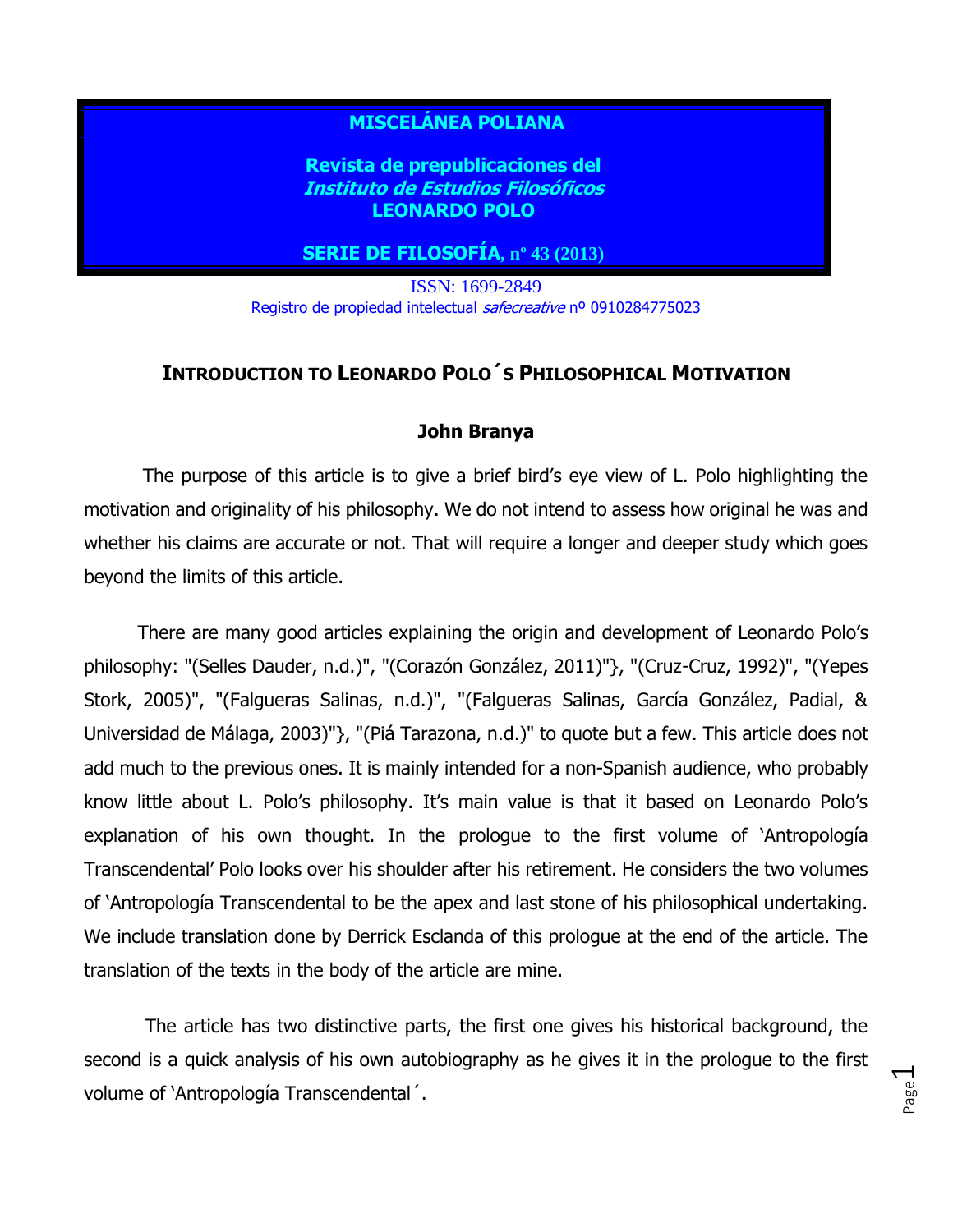#### **Historical sketch**

 In order to understand L. Polo better it is fitting to present a short sketch of his life and the thematic development of his thought. I found it pedagogical to classify his life in six stages; childhood, university studies and discovery, first works, years of silence, mature works and retirement. Polo himself values personal history to understand a philosopher as he states in 'Lecciones de Ética':

 "Memory is very important for man, because man depends of his past and his present way of understanding todays reality is impossible if one does not take into account the past. What has happened to me has improved or deprived me." (Polo, 2013)

#### **Childhood (1926 to 1945)**

 In this stage the intellectual development was forged first in Madrid where he studied in, the [Lycée](http://www.diderot.ac.ke/index.html) Française, in Madrid which initiated him into foreign languages when he was still a child. He had to move with his family in 1937 to in Albacete due to the strenuous war circumstances in Madrid. After the war in 1939 the family moved back to Madrid where he studied in the Instituto Cardinal Cisneros. He had to repeat one year, so he had plenty of time to read on his own. He finished with an award for Extraordinary Performance. When he was 14 he was initiated to philosophy by reading the book of a clear and deep philosopher of the previous century, Jaime Balmes. From them on he continue reading avidly the philosophy books that were available both in the well-stocked library of his grandfather and from the equally well equipped library of the Instituto, at that time the best public school in Madrid.

Page  $\mathrel{\sim}$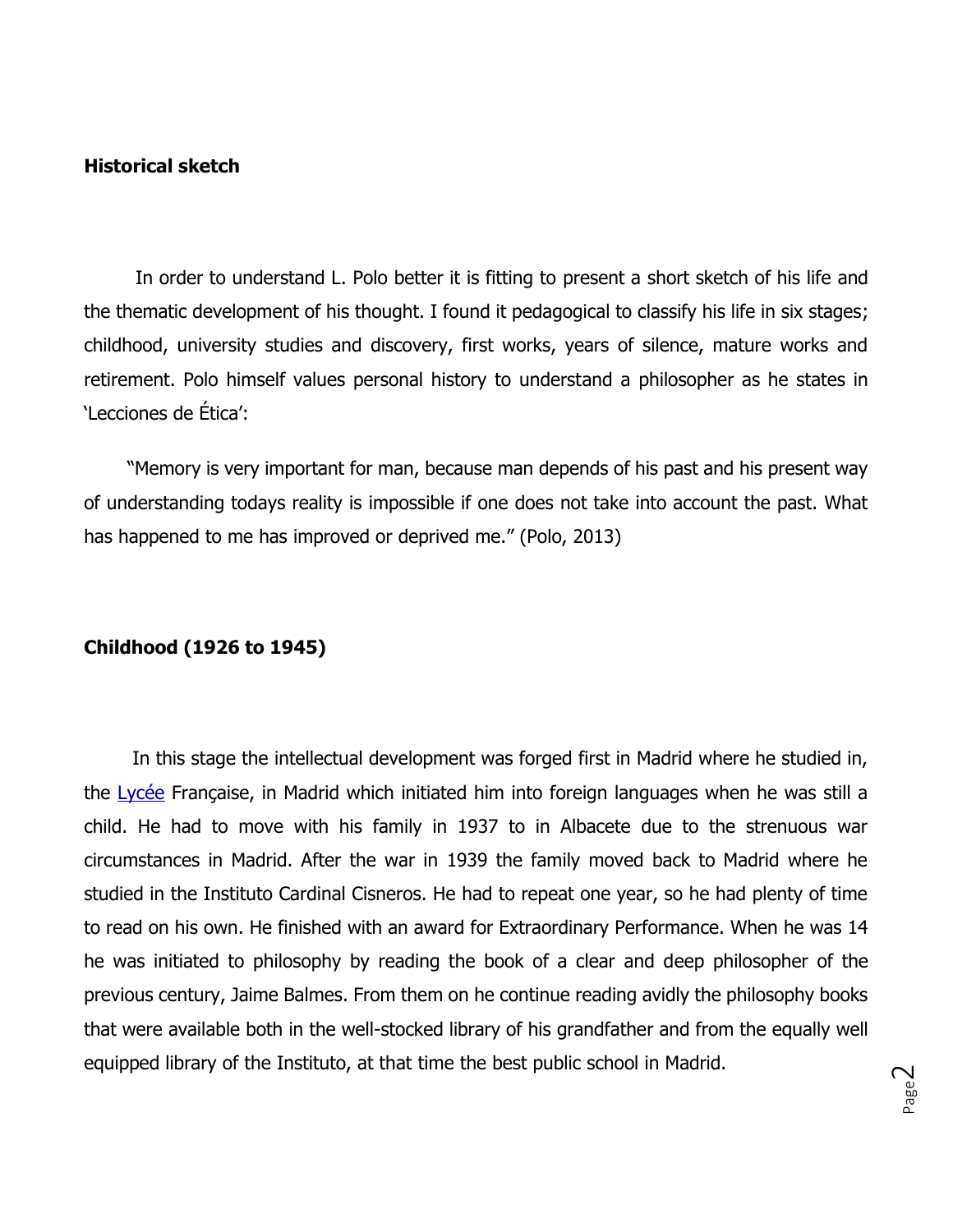From the vital point of view, the Civil War surely left profound marks in his life, seeing his family in danger –his maternal uncle who was a member of parliament for Melilla was killed, and his father who also held public positions during the republic had to seek refuge in South America and died abroad.

### **University and Discovery (1945 to 1962)**

 This second stage corresponds to his university studies. He did his undergraduate in Law which he studied to follow his family tradition. His father and two uncles were very good lawyers and his surviving uncle encouraged him to study law so that he could work in the family law firm. Leonardo was more inclined to study mathematics but he decided to follow his family tradition. Nevertheless, when he finished in 1949, and after working for a little while in the firm he realised that his heart was not for it, and decided to follow an academic life. He got a grant to do a PhD in Law.

 While he was studying Law he continued delving on philosophical topics as he remembers from time to time in his books, as this quotation suggests:

 "Here is an old idea I thought about when I was about 20 years old . It can be developed futher, though. How many times man gets the opposite of what he wanted because he finds a legality that is not technical. The means have to be related to norms. This is a legality that if it is not resepcted, the opposite happens. It is almost certain that man is incoherent when he does not respect the legality; the relationship between the means and the good. From evil one cannot get good, because the good is spoiled."

 While he did law he continued reading avidly philosophy and in 1950 he had an answer to his many questions. It was his Aha! moment. It was like a sudden intuition that opened the door that made it possible to join the achievements of the modern and classic philosophies thanks to the discovery of a new method. At this time he was 24 years old.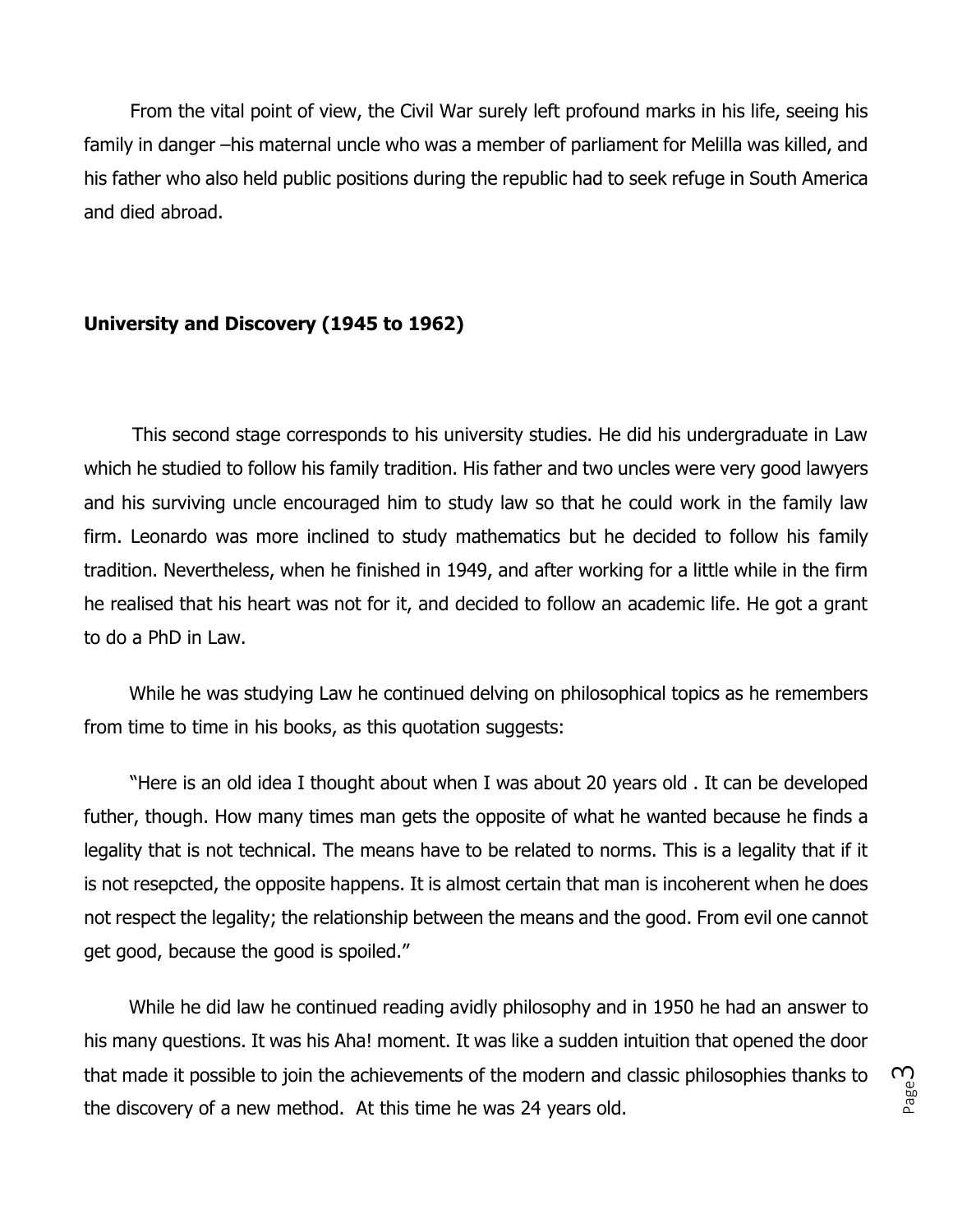"... it suddenly occurred to me, period. I was pondering about thinking and being, and about what being had to do with thinking; then I realized that we cannot arrive at being if one does not abandon the supposition of the object, because the supposition makes the object limited and a limited knowledge cannot be a knowledge of being if this is taken in the transcendental sense." (Cruz-Cruz, 1992).

He called his discovery the discovery and abandonment of the mental limit.

 "Many years ago I made the proposal to find a method to overcome the limits of the mental presence in man. This proposal brings the fact that human beings have knowledge powers superior to those "present-showing" and these are the habits. Certainly this proposal is not easily aceptable to thomistic philosophers. Nevertheless, among the many reasons to support it are the following. Firstly that habits cannot be limited to be a mere static repository of knowledge. Secondly that from long time ago –remember Plato- the knowledge of truth is something like a transcendental memory. But this transcendentality is not proper of the human mental presence, that in no way intrinsically penetrates into the remembrance of truth". (Polo, Epistemologia, Creacion, Elevacion, unpublished).

 This method will give access to the new transcendental fields of Anthropology maintaining the classic metaphysic but above it.

 "In order to open the new area of what is transcendental is necessary to use the method that I call the *abandonment of the mental limit*. This is a proper name because the mental operations are the inferior acts of knowledge and therefore what is known through these operations has naturally to be limited. This limitation can be discovered from the intellectual habits that are superior powers of knowledge than the operations. Nevertheless the knowing operation is commeasured with what it knows –what is called the object-. If one takes the limitation of the object, when one abandon the limit imposed by the operation, one reaches the trans-objective themes. If one takes the limitation of the operation, when one abandon the limit imposed by the operation, one reaches the trans-operational themes. The first corresponds to the metaphysics, the second to anthropology." (Polo, 1999).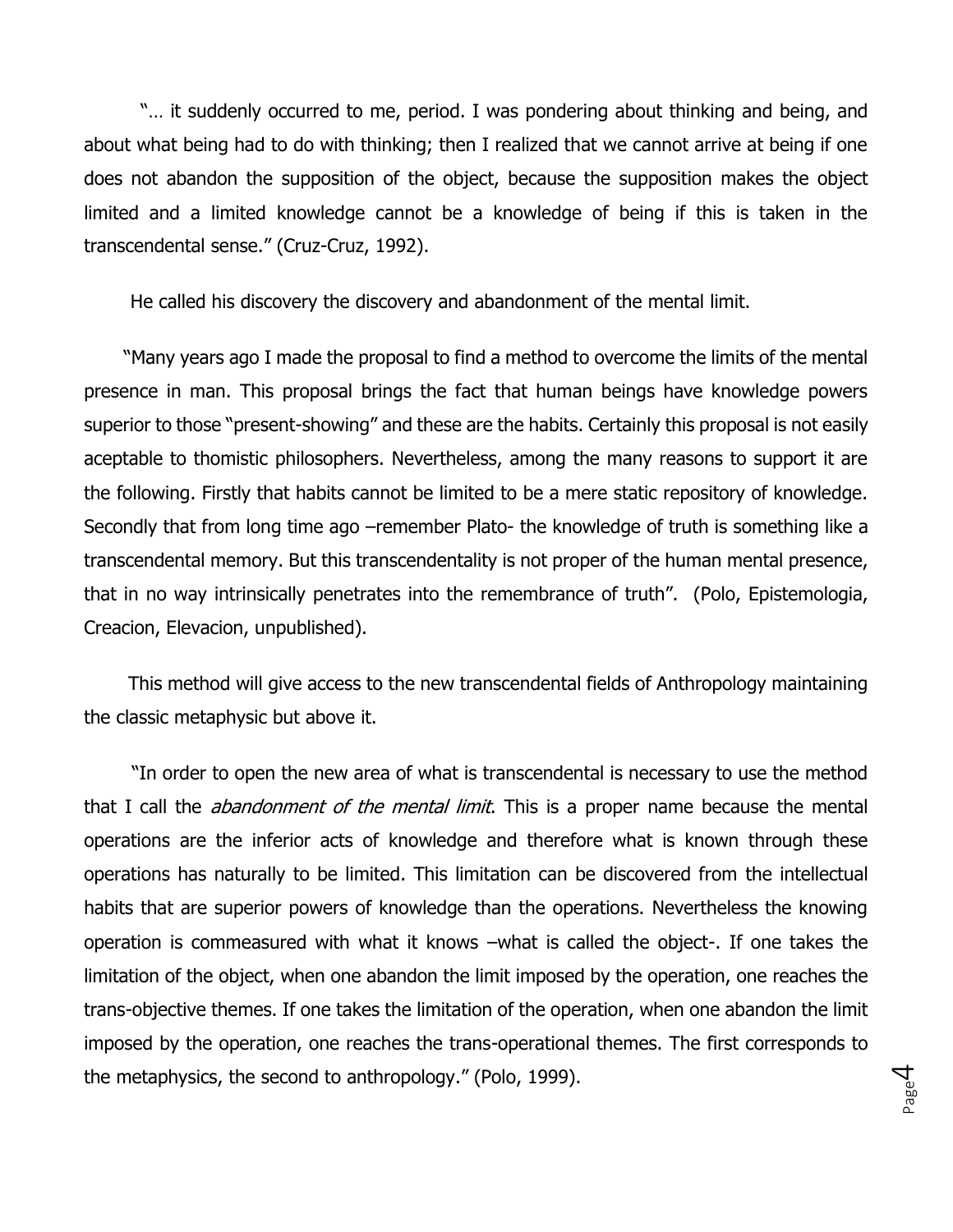This intuition needed much work and this is why probably he concurrently to his phd studies he started and undergraduate degree in Philosophy. The phd grant allowed him to go to Rome, where he lived with St. Josemaria, a great source of inspiration for his life and his philosophy. There he read and wrote extensively, some 10 to 12 hours a day. During his stay in Rome he wrote the manuscript '*The Real Distinction'* that contained his main discoveries and parts of which will eventually be the source of most of his works. He never finished his doctorate in Law. Once the grant was over, he started working at the recently started University of Navarre. The first year he taught in the Faculty of Law, and the following year 1955 in the Faculty of Philosophy which was just started. He finished his degree in Philosophy in 1959 and obtain a doctorate in Philosophy under the professor Millan Puelles in 1961. His doctoral dissertation, which won a prize, became his first published work "Evidencia y Realidad in Descartes" in 1963.

 His reading during this period, and probably afterwards was so intense that he used to comment that he did not need the University to allocate funds for buying books for him, as the following anecdote corroborates:

 It was commented that when he was helping Prof. Alvaro D'Ors in the organization of the Humanities Library, whenever faced with some problem he will joyfully say: "why do we need so many books if I have already read them all?" (Castilla de Cortazar, n.d.)

#### **First published works (1963-1968)**

 This period corresponds with his first three published works and the appointment of the professorship to the new established seat of philosophy in the University of Granada in 1966, where he taught until 1968. He went back to the University of Navarre, this time as a professor.

 The first published of his works 'Evidencia y Realidad in Descartes' is based on his doctoral thesis. In it he gives a rather new to Descartes motivation. He defends that Descartes rationalism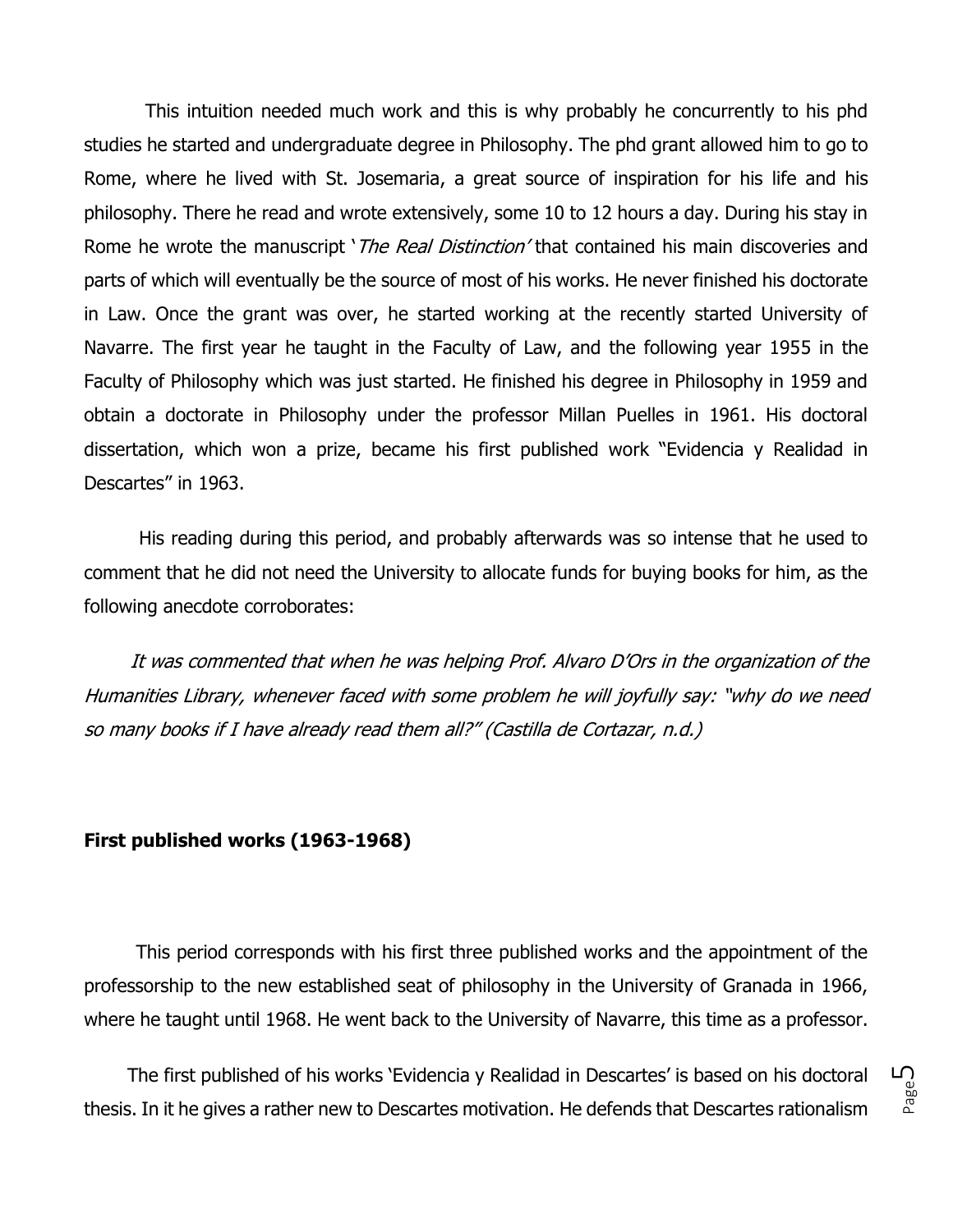is actually hidden voluntarism. The second of his works 'El accesso al ser' was to be the first of a series of five explaining his method and main achievements. It develops the intuition of the method that opens the way to reach reality, the existent, the being. The new method, which he calls the 'abandonment of the mental limit' reaches the existence and essence of the world ('extra-mental reality' as he calls it, and then the existence and essence of the person. Each of these 4 topics will have been a new book. During this period he only managed to published the first one 'El Ser-I, la Existencia Extramental'. The poor reception of the books and probably mental fatigue made him stop publishing for about 14 years.

#### **Silent years (1968-1982)**

 During these years he continued lecturing in the University of Navarre. During the summer months he started traveling to some universities in South America where some of his past students, would invite him to assist in the training of faculty members. He would not be idle; he kept on working on his manuscripts in order to present his method in a better way. He was preparing the foundations of what would later become the five volumes of 'Curso de Teoría del Conocimiento´ (Theory of Knowledge Course) –one of his master works- and later the two volumes of "Antropología Transcendental" which he considers the culmination of his work.

#### **Mature works (1982-1996)**

 In 1982 one of his students, a nurse by profession, requested her classmates to record Polo's classes which she could not attend because of her work shifts. The students realised that the transcription of the lectures could be easily published once the professor had corrected them. This gave a new impulse and confidence to the professor, who then started publishing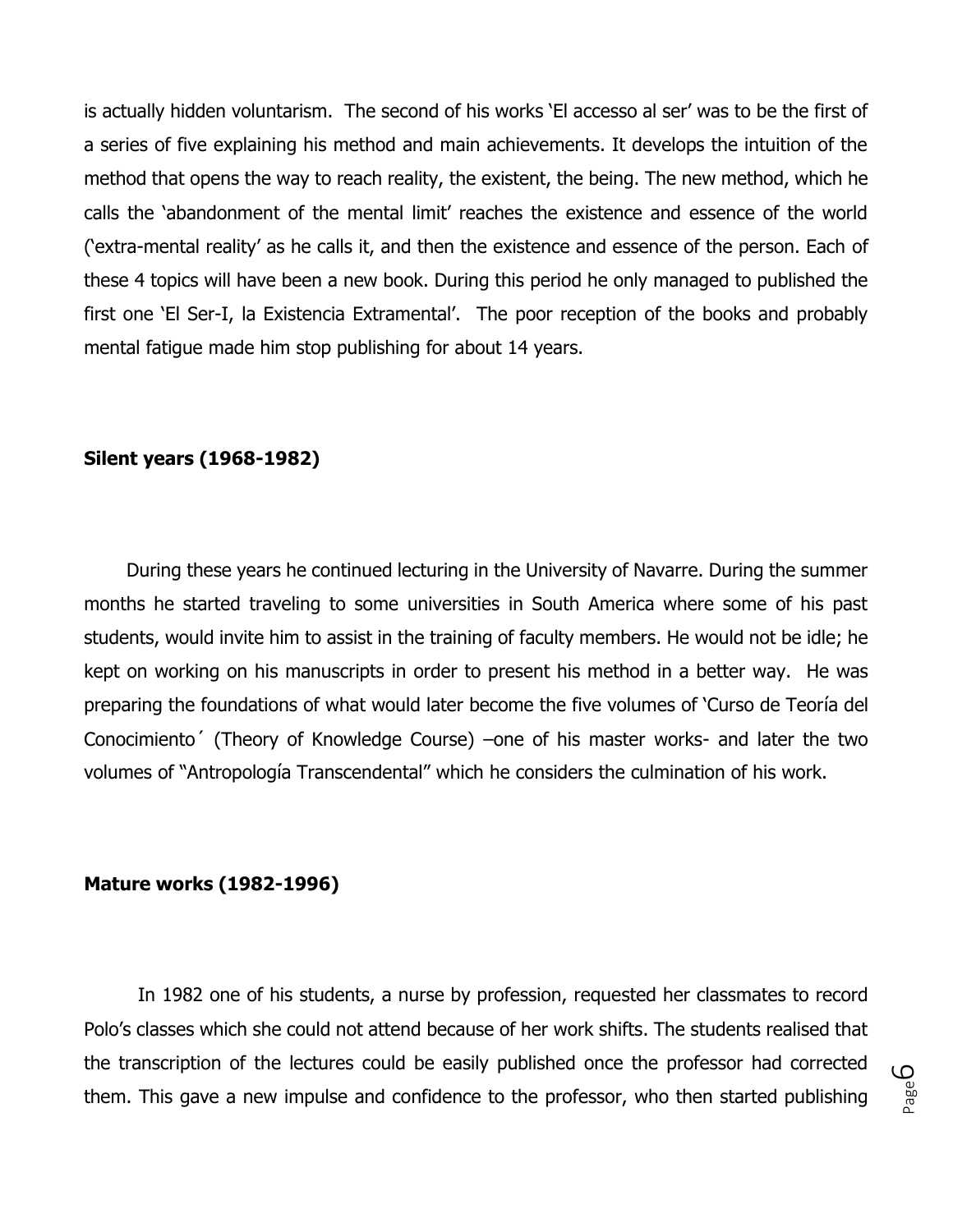again. It was this students' initiative that led to the publication of the five volumes of Theory of Knowledge and later the culmination of his work, and the two volumes of Transcendental Anthropology. The motivation and opinion L. Polo had on these books can be seen in the paragraphs 23 to 25 of the translated prologue in the Annex.

## **Retirement (1996 – 2013)**

 In Spain it is mandatory that professors retire at 70. D. Leonardo had to do so, but he continued having an office in the Faculty, where he went from time to time. Most of his time was spent at his home in the city where he continued receiving colleagues, disciples and friends. With the help of some of his past students he corrected the manuscripts of the books transcribed from his lectures and conferences. Following a suggestion of one of his disciples he prepared a new book in which he applies his philosophical findings to the theology of Christ, perfect man and perfect God. This book is in still unpublished to date.

## **Analysis of the Prologue to Transcendental Anthropology**

 There is no better account to the life of a philosopher than his own memories. Leonardo Polo does it in the Introduction to the first volume of his "Antropología Transcendental".

 We analyze it and give the complete translation as an annex in order to keep the integrity of his text for easy reading.

#### **Structure of the prologue**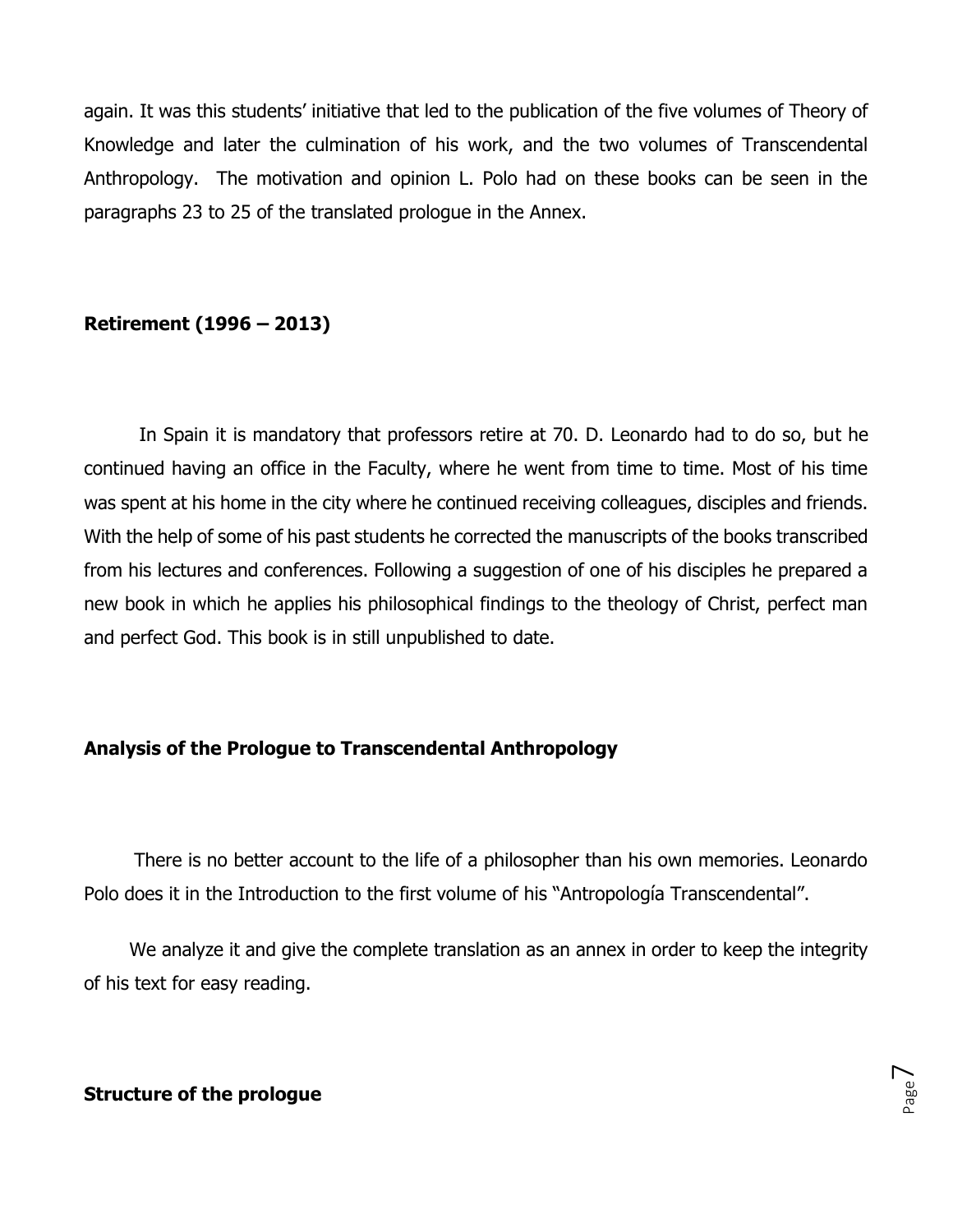The prologue has 27 paragraphs and its structure is as follows:

- a) Purpose of the book # 1-2
- b) The risks undertaken # 3-7
- c) Core of his philosophy #8-9
- d) His philosophy as continuation of the perpetual philosophy #10-14
- e) Value of modern philosophy #15-20
- f) The culmination and explanation of his main works #20-24
- g) Style considerations regarding the book #25-26
- h) Thanking his collaborators #27

## **Position of 'Antropología Transcendental' in his philosophical enterprise.**

 When L. Polo mentions that from the beginning of his career he was trying to see the proper relationship between metaphysics and anthropology he is probably recounting his first philosophical readings that started when he was 14 by reading the Fundamental Philosophy volumes of Jaime Balmes.

 The fruit of his search was to discover the impossibility of dealing with the human being using classic Greek conceptual tools: the metaphysical transcendentals. He himself used the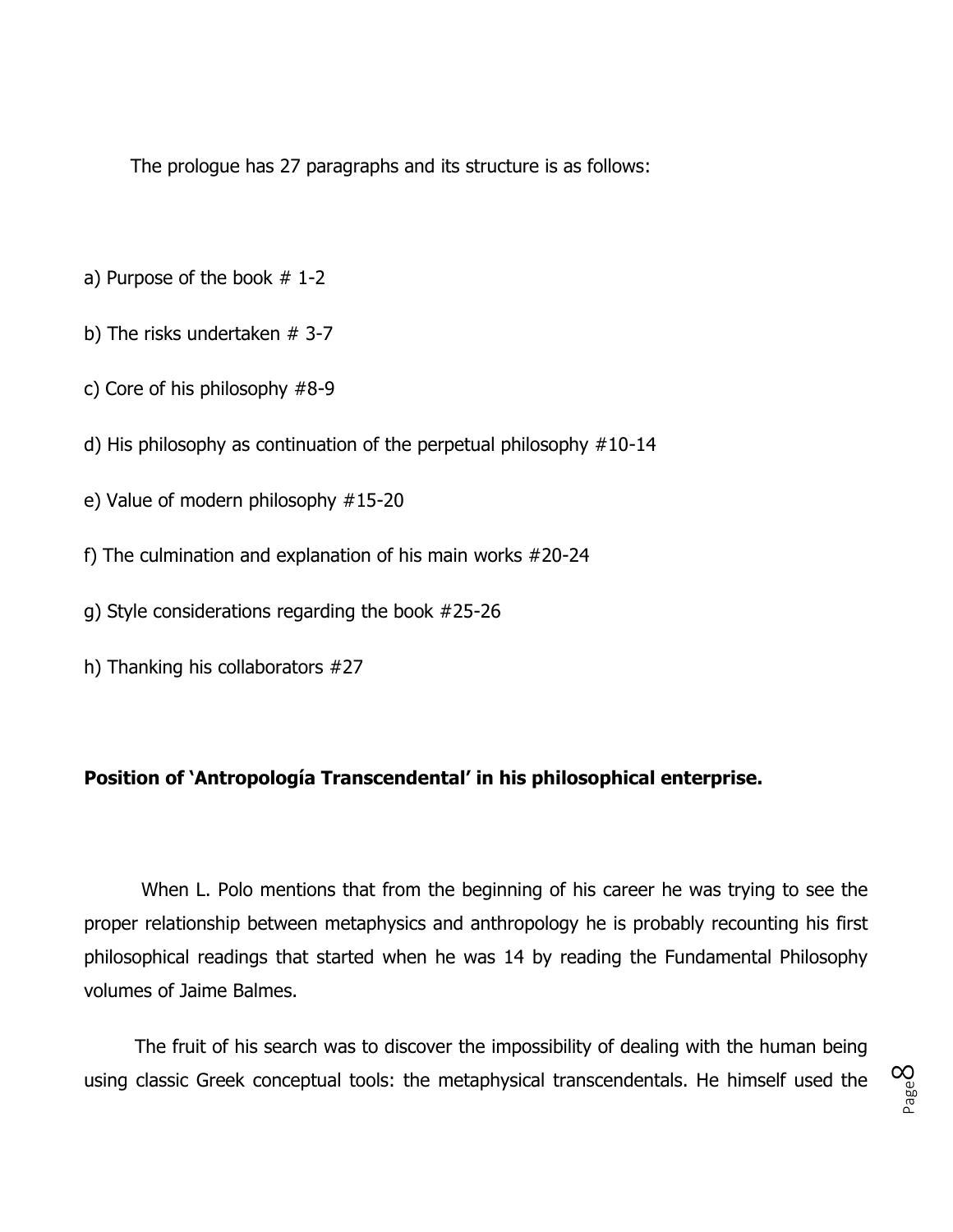transcendental classic method of distinguishing categories and transcendentals but at a new level the personal level. This is why he named his way of doing anthropology, transcendental anthropology, and the new transcendentals ´personal transcendentals´. In the same way that the metaphysical transcendentals, transcend the categories and therefore are found in all beings, the anthropological or personal transcendentals apply to all persons, as persons, not just as mere beings. The–personal-being- is different from the being of the non-persons, he indicates it is co-being or co-existence. This is the main topic of this first volume of his Antropología Transcendental.

#### **Looking over his shoulder regarding purpose and reception**

 After two brief paragraphs Polo then switches to the difficulties he faced to reach this point of finishing his philosophical enterprise, which, as anything worthy, required vast efforts and some natural missunderstanding. He politely calls the obstacles he faced 'risks'. The fourth risks Leonardo Polo highlights in his preface correspond somehow to the stages of his life discussed above.

 The first one was strength. Such a grandiose work he envisaged in his years of Rome, required a revision of most of the modern and contemporary philosophy. He tried very hard while in Rome, but his body resented it and he had a serious bout of mental fatigue that took a long time to overcome, and that from time to time would recur.

 Within the first risk he includes the risk of not being understood, which actually happened. If it is true that he has a number of followers who understand and value his contribution, they are few and mainly those he personally taught. It is clear that mental fatigue and being misunderstood are different type of risks, but probably the emotional weight of being rejected and isolated contributes to the lack of strength to continue struggling in a daunting task. This may explain why he comments that he tried to avoid discussions to minimize disputes.

Page  $\mathcal O$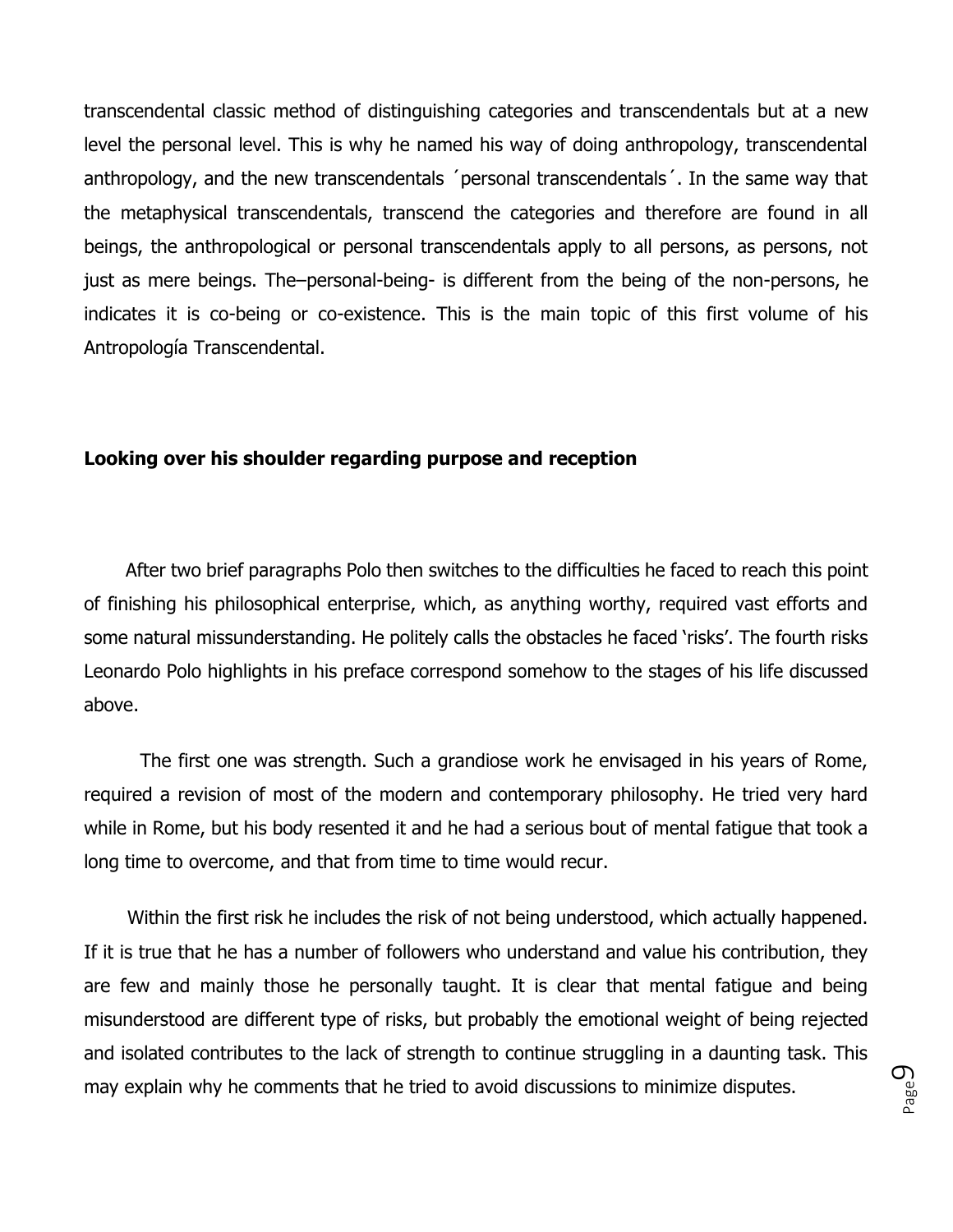The second risk has ethical connotations. If he was wrong, he would mislead people. Freedom is the key to understand transcendental anthropology and of its proper understanding depends the goodness of people of society and the good work in philosophy and theology. In passing he comments that he does not follow the Hegelian way of doing philosophy, which probably was one of the things that lead to some misunderstandings.

 The third risk brings to light what was already suggested in the previous one, and he does not elaborate on it further.

 And finally the fourth which has also some ethical connotation, he is trying to refute the claim that his philosophy is just a personal attempt to be singular, original, which may smack of vanity. On the intentions one cannot judge, so one has to trust the author and see his work. There is no doubt that Leonardo Polo is original, but as he said, most of his thoughts can be traced to philosophers he has read and assimilated. His new achievements put together with the new light of his method, what was already insinuated in many other authors, and he refers continuously to them in his works and acknowledges their achievements. He also clearly points out where he thinks they fall short and, from his new vantage point, suggest where they have to rectify. This seems to bear the mark of a great philosopher. What may give rise to the misunderstanding of thinking that Polo wants to be original is the use of new expressions, and the new meaning he gives to traditional philosophical and common terms. In this they have a point, because it is not easy to find which use he gives to each word and one has to be very careful on the context. One cannot read Polo in a hurry, or just once. Furthermore he takes gives many things for granted when he writes, expecting the reader to be as conversant with the classic philosophers as he was, or to have read as much as he did. The remembrance of one of his students can give weight to these statements.

 "In 1975, while still an undergraduate and perhaps with some youth vehemence I went to D. Leonardo and told him that I had decided to make my doctoral dissertation on aspect of his thought. D. Leonardo looked at me over his glasses and warned me not to think of doing such a thing. I probably showed some kind of shock, because he found it necessary to explain that until I knew classical thought well I would do well to refrain from so great audacity. Although at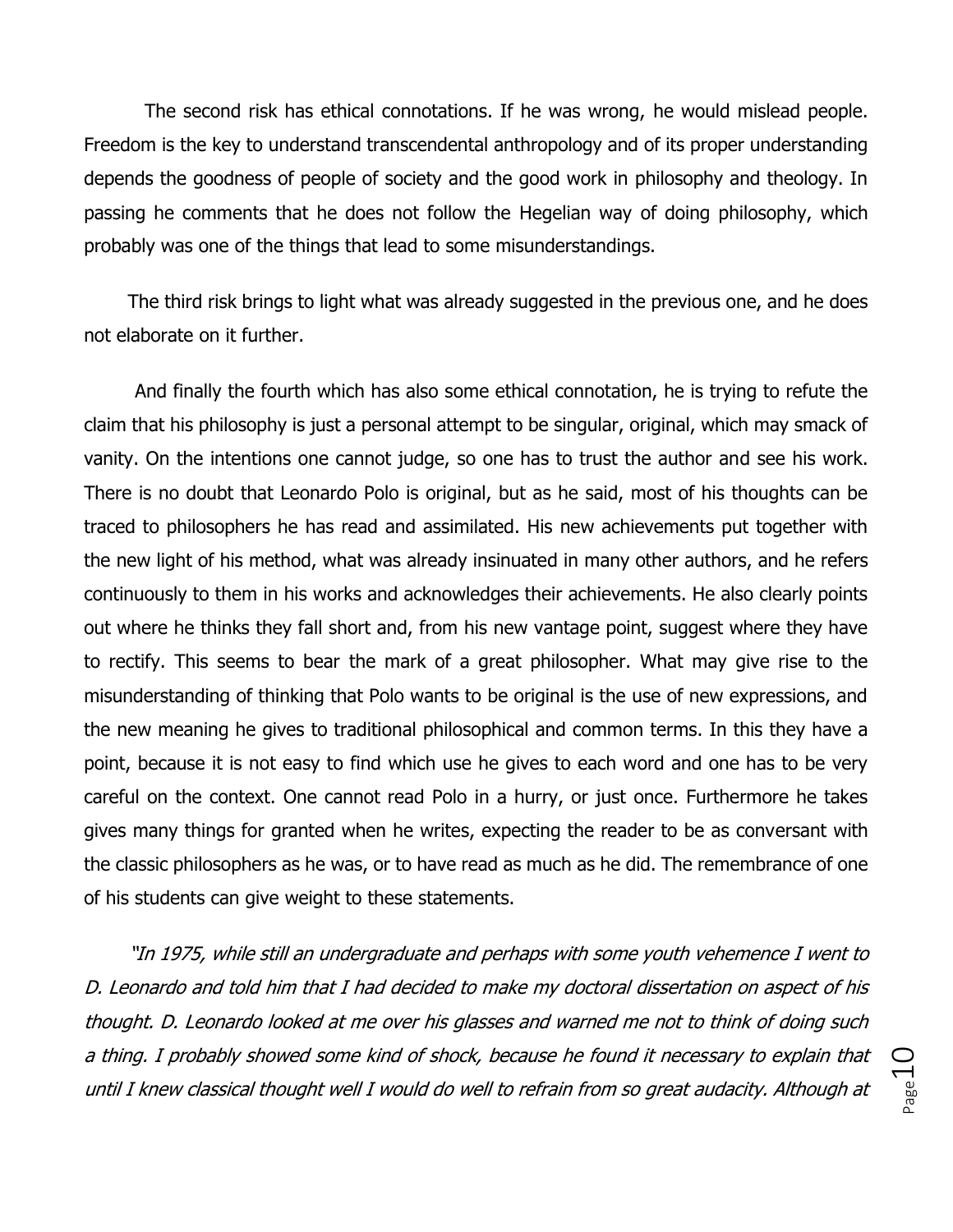first my disappointment lead me to rebellion, I accepted to try to befriend Aristotle, who even today I still have as a master.

 This personal anecdote serves to show something substantial in the work of D. Leonardo: to know more of the classics, to deepen on them, is really to go deep within yourself, because they are the source of philosophizing, a perennially renewed origin, with latencies, but without opacities." (Yepes Stork, 2005).

## **Continuity with classical philosophy**

 After having a recount of the difficulties he makes a clear statement of the fundamental key to understand his philosophy, which stems from the highest point of classical philosophy.

 Specifically, my approach stems from the real distinction between being and essence formulated by Thomas Aquinas, which is the last important finding of traditional philosophy.(Polo, 1999)

 He sees his philosophy in continuity with classical philosophy and especially with Thomas Aquinas, which was present in his thought since he read Jaime Balmes at 14.

 "Together with other thinkers of the XX centuries he worried about the formalism of the late Scholastic Philosophy. He managed to get to the root of the problem with the method of 'reaching the being', while other ten years later some neo-Thomistic philosophers in the 60s discover that the key to Thomas Aquinas thought is the distinction between essence and being. How many times he repeated that 'a thought cow does not give milk', or that the 'I thought does not think'! Proving that the idealism does not work and showing the importance of abandoning the mental limit to reach REALITY which is the proper place of BEING." (Castilla de Cortazar, n.d.).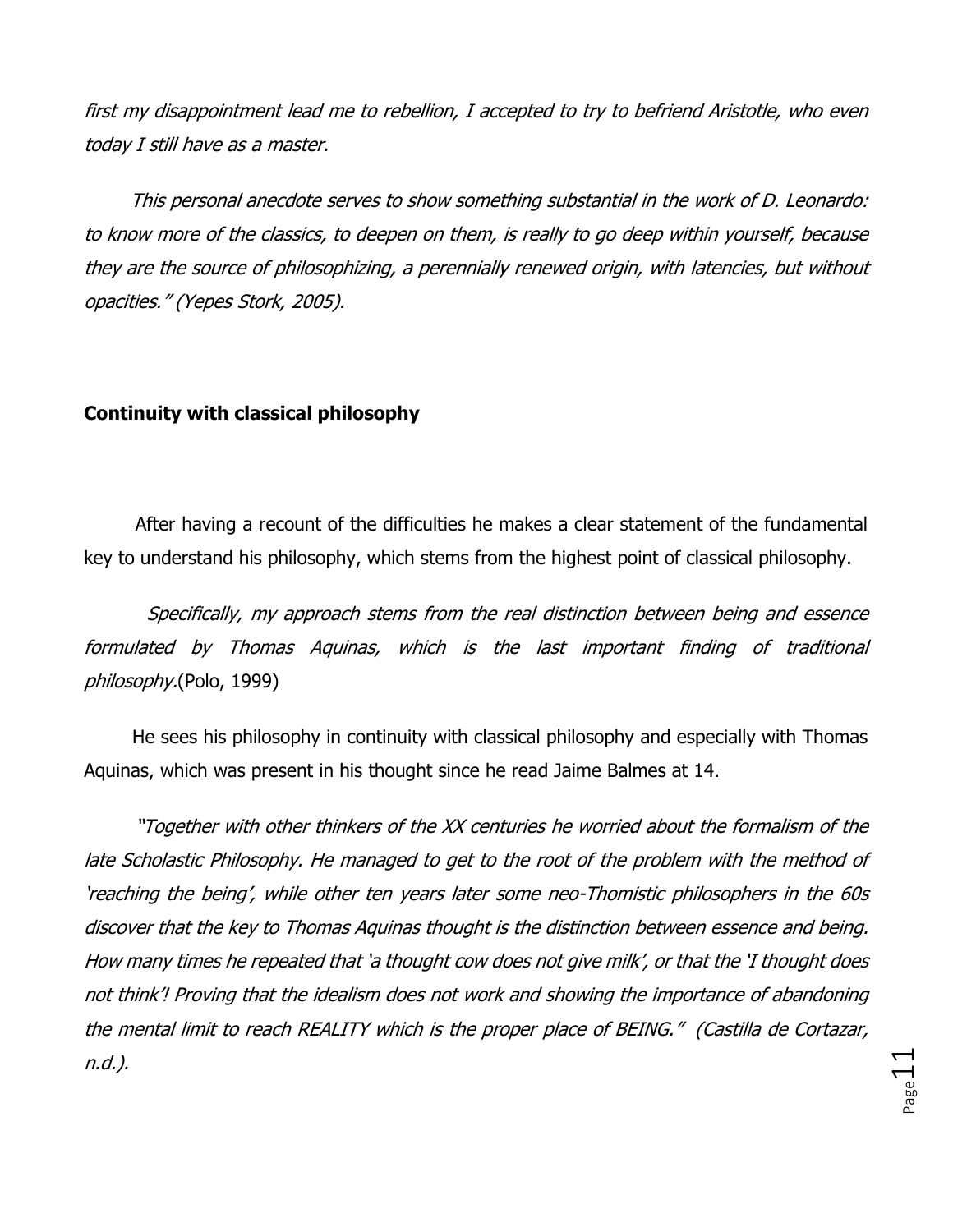His continuity with classic philosophy is clearly indicated by one of his best disciples the late R. Yepes York in a short article he wrote for the general public after the Congress organized in Pamplona in honour of Leonardo Polo's on his retirement in 1996.

 "From here we can see that Polo knows the great philosophers well. Some like Parmenides, Eckhard o Descartes passionately occupy some period of his life. Others like Heidegger have inspired him. But he has thought deeply on three.

 Firstly on Aristotle, with whom he has special affinity and who marks the lines of Polo's theory of knowledge and ethics.

 Secondly, Thomas Aquinas, from which he takes a great portion of his corpus and specially the distinction between being and essence which he takes to its limit.

 And in third place Hegel, who is the apex of modernity. On him the modern ideal reaches its peak. 'Hegel formulates his speculative ambition raising reason to its maximum height. But we have to note that mental presence of man is a limit. If one manages to abandon the limit, the Hegelian attempt is over and one has a new departure point. This is my proposal". (Yepes, Aceprensa 1996 ?)

## **The problems of classical Thomism**

 Nevertheless he thinks that in order to progress the classical Thomism, including Thomas himself has to be redirected because it cannot progress unless it recognizes the mental limit and becomes transcendental in anthropology.

 "The weakening of the historical Thomism is due to the fact that their understanding of 'being' is weakened by the mental limit. Thomism is a synthesis of Christian philosophy in which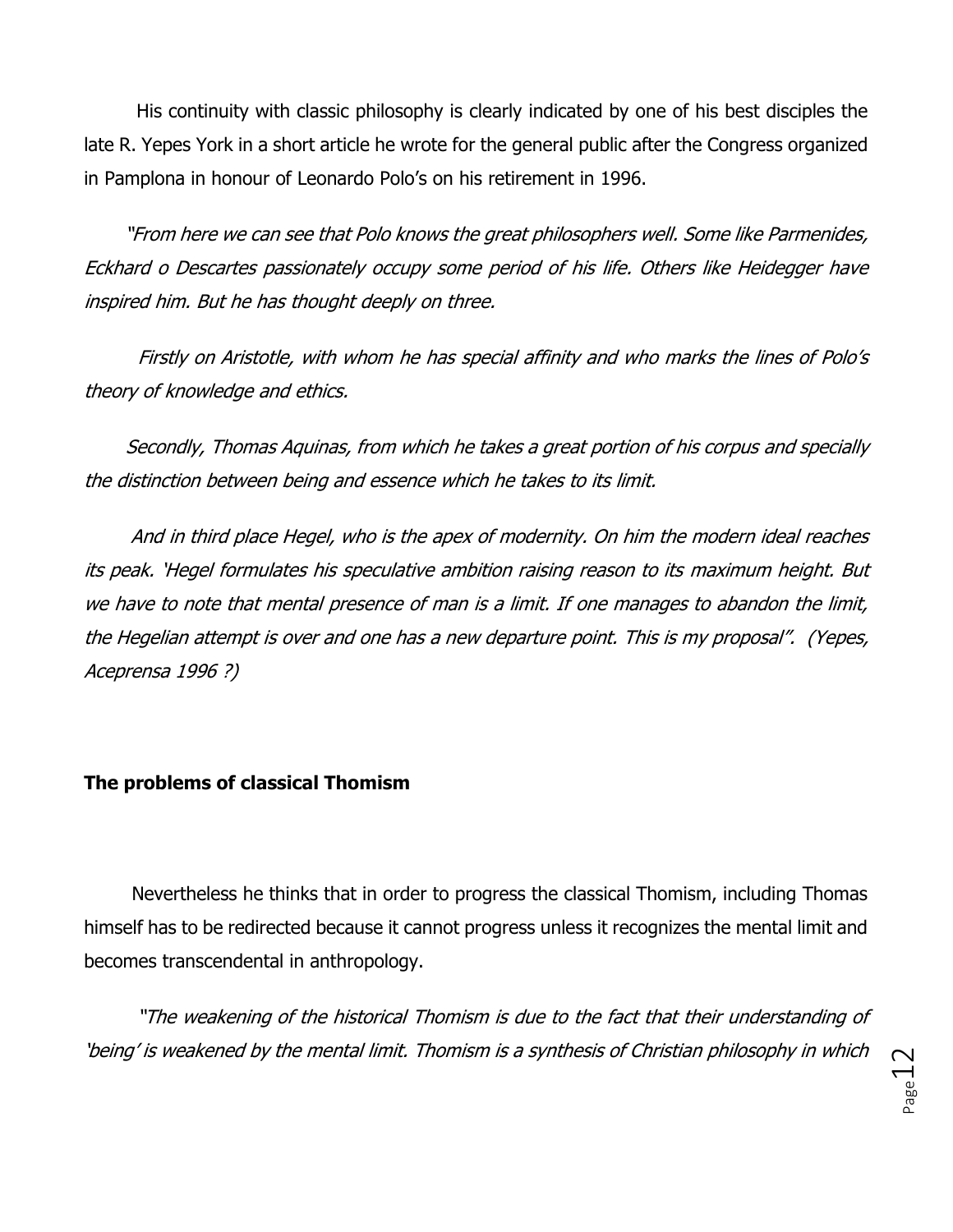limit has not yet been detected and that, therefore, it slowed down the impulse toward transcendental anthropology.

 Thomistic philosophy still focuses on the study of man as nature and substance. Although Aquinas overcomes the Greek understanding in metaphysics, he does not apply it to the human being." (Polo, 1999).

 The solution is to overcome the limitations of the Greek metaphysics and go beyond them by abandoning the mental limit which will also achieve a new way of composition higher than the Aristotelian hylemorphic.

 Thomism is a synthesis of Christian philosophy in which the mental limit has not yet been detected and that, therefore, it slowed down the impulse toward a transcendental anthropology. (Polo, 1999)

## **The problems and value of modern philosophy**

 Nevertheless a continuation of the traditional philosophy cannot ignore the thought and developments of modern thinkers. They have something to contribute. There should be a positive dialogue so that what is not accurate can be discovered and what is missing in the classical philosophy can be incorporated. This is a necessary task for any philosopher.

 "the proposed continuation of Thomism -which ignores the transcendental aspect of freedom- , cannot progress without a critique of modern philosophy."

 The contribution of modern philosophy, as Polo sees it, is to show clearly the limit, the impossibility of continuing doing philosophy in the classical way. The new method will show the limits of both ways of doing philosophy and open the door to continue doing classical philosophy in a new way.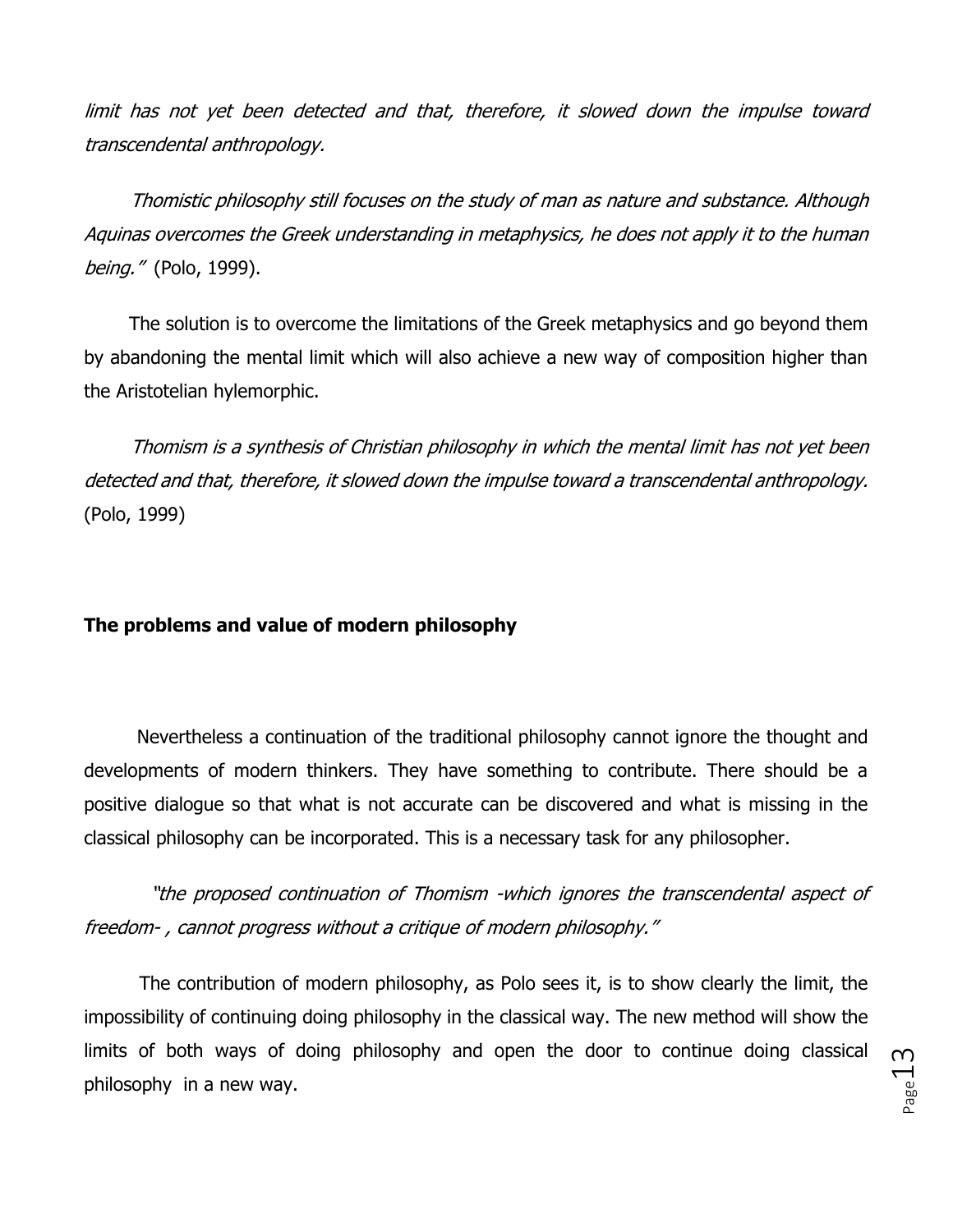Idealism brings out in a clear way the mental limit, whose detection is essential for the continuation of traditional philosophy. Again, the mental spotting of the limit is not independent of overcoming idealism. (Polo, 1999).

## **The culmination and explanation of his main works**

 In the following paragraphs L. Polo states the work he had given himself after he had the intuition of the new method, and how it changed over the years. He does it considering mainly the thematic approach, but we should take into account some of the points mentioned when considering the stages of the vital development, which no doubt, also influenced his works.

 "I cite the book on which this method is exposed and the thematic plan for its development and the changes that the original plan suffered." (Polo, 1999).

Rather than repeating his words, we include a simple sketch that summarizes the text.

El acceso al ser (1964):

- El ser I (Extra-mental Existence) (1965)
- El ser II (Extra-mental Essence)
	- Teoría del conocimiento, v. IV first part (1994)
	- Teoría del conocimiento, v. IV second part (1996)
- El ser III (Human Person) drafted 1970, Anthropologia Trascendental I (1999)
- El ser IV (Human Essence) drafted 1972, Anthropologia Trascendental II (2003)

# **Style considerations**

 $P_{\text{age}}14$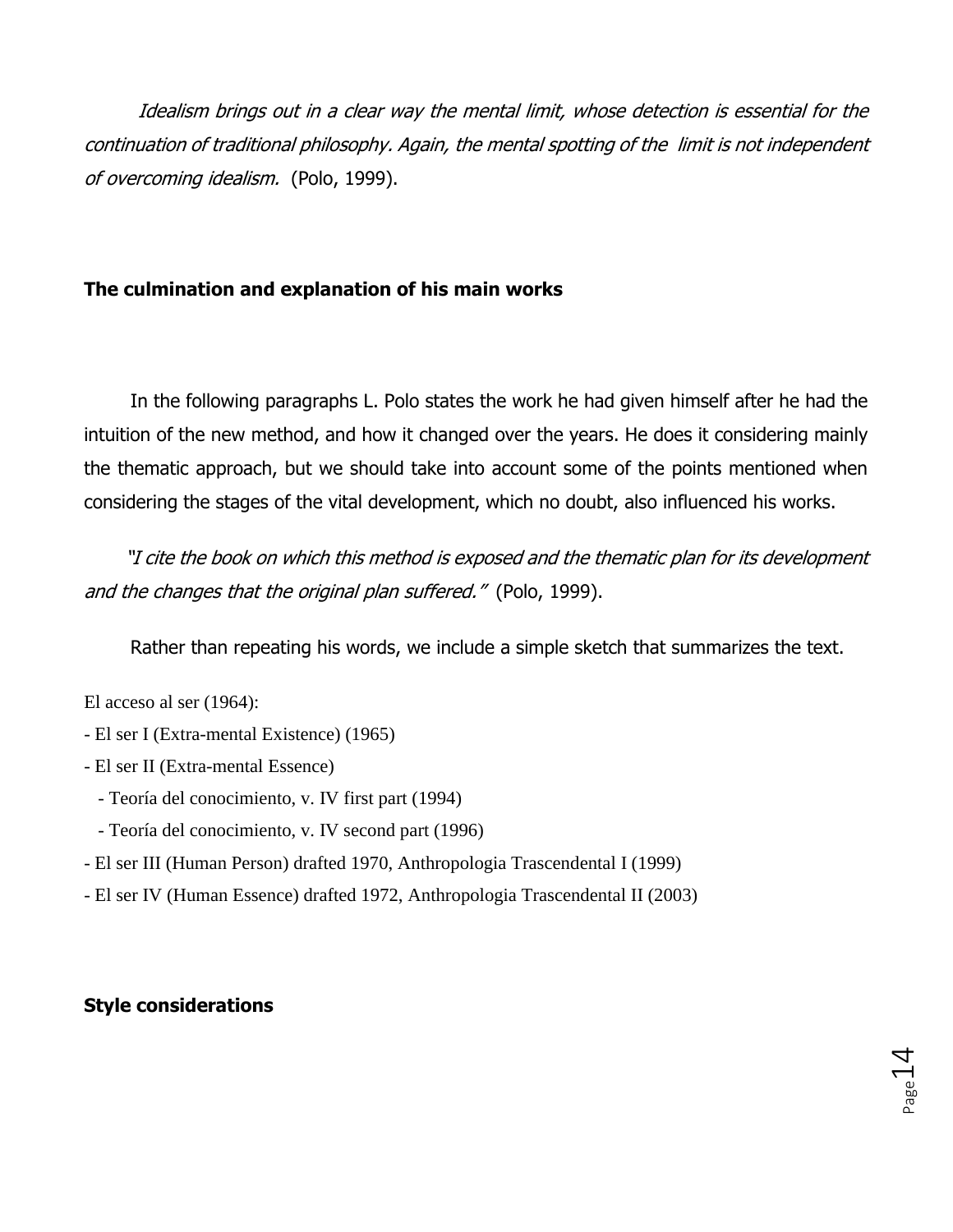L. Polo was not a good writer. His mind was too fast, too elevated for writing or typing. He was a good speaker, thinking as he was speaking. His first books "El acceso al ser" y 'El-ser-I' are paradigmatic. The books and articles based on his lectures and conferences are easier to read. Aware of this in this late book he makes two interesting remarks; one that the book has many sources 'plurality'. Some of his books are collections of notes from different times and lectures that he later put together, rather than going into the pain of writing again. It seems that his fear to the pen also motivated the second point he makes, that of citing himself frequently. In spite of these remarks the books flows well and what is more important, gives light to his previous works. This makes it advisable for those who want to read his main works to read then backwards, starting from the two volumes of 'Antropología Transcendental' followed by the five volumes of '´Curso de Teoría del Conocimiento' to finally try 'El Ser-I' y 'El Acceso al Ser'.

 "I must admit that together with formal defects due in large part to the plurality of its immediate sources, there are many references to my own books." (Polo, 1999).

#### **Gratitude to his collaborators**

 He finalizes acknowledging the work of his immediate collaborators and in a special way the Dean of the Faculty, who constantly encouraged him, even after his retirement, to finish writing his originally planned series of works. No wonder Professor Angel González is now in charge of Leonardo Polo´s intellectual legacy.

 We hope that this brief introduction would generate some interest in reading and translating the works of this humble, innovative and generous philosopher and help to make his contributions better known in the English speaking world.

#### **Bibliography**

 $P_{\text{age}}15$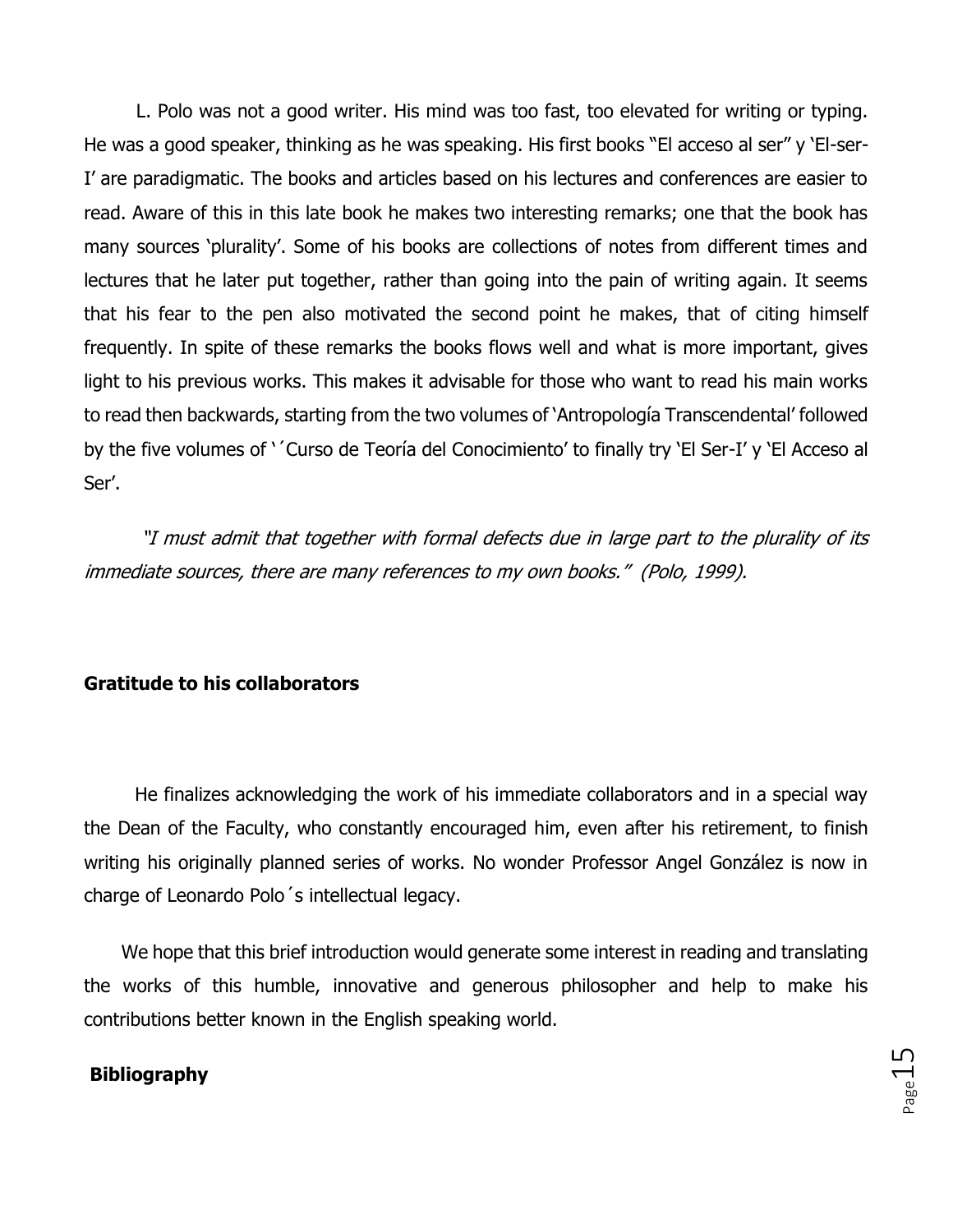- Castilla de Cortazar, B. (n.d.). Blanca Castilla de Cortázar: «A Leonardo Polo, con agradecimiento in memoriam de un gran maestro, líder a largo plazo» | Profesionales por la Ética. Retrieved March 25, 2013, from
	- http://www.profesionalesetica.org/2013/02/blanca-castilla-de-cortazar-a-leonardo-polo-conagradecimiento-in-memoriam-de-un-gran-maestro-lider-a-largo-plazo/

Corazón González, R. (2011). El pensamiento de Leonardo Polo. Ediciones Rialp.

Cruz-Cruz, J. (Juan). (1992). Filosofar hoy. Entrevista con Leonardo Polo. Article. Retrieved February 16, 2013, from

http://dspace.unav.es/dspace/handle/10171/687

Falgueras Salinas, I. (n.d.). 5. Escritos sobre la filosofía de Leonardo Polo. Retrieved March 26, 2013, from

http://webpersonal.uma.es/~jifalgueras/Leonardo\_Polo/Portada.html

- Falgueras Salinas, I., García González, J. A., Padial, J. J., & Universidad de Málaga. (2003). Futurizar el presente : estudios sobre la filosofía de Leonardo Polo. Málaga: Universidad de Málaga.
- Piá Tarazona, S. (n.d.). La antropología trascendental de Leonardo Polo. Studia poliana, 1, 101-15.
- Polo, L. (1999). Antropología trascendental I. Pamplona, Spain: Universidad de Navarra, Facultad de Filosofía y Letras.
- Polo, L. (2013). Lecciones de ética. Pamplona: EUNSA.
- Selles Dauder, J. F. (n.d.). Philosophica: Enciclopedia filosófica on line Voz: Leonardo Polo. Retrieved March 25, 2013, from http://www.philosophica.info/voces/polo/Polo.html

Yepes Stork, R. (2005). Leonardo Polo, Su vida y escritos. MISCELÁNEA POLIANA, 1. Retrieved from

http://www.leonardopolo.net/intro.html

### **PREFACE TO TRANSCENDENTAL ANTHROPOLOGY VOLUME I**

Page16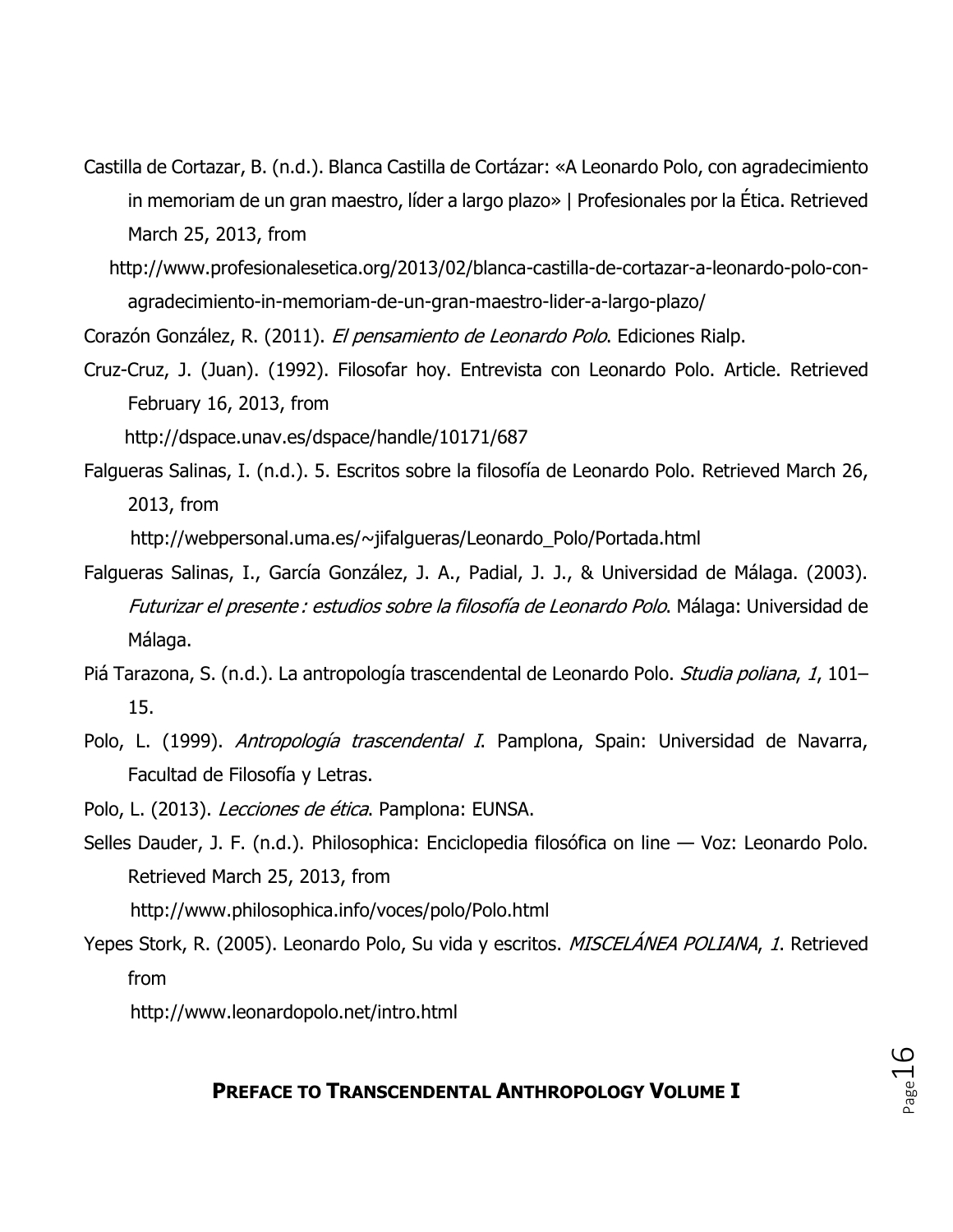## **OF LEONARDO POLO BARRENA**

### **Translated by Derrick Esclanda**

- 1. This book is certainly the culmination of my philosophical inquiry. What I mean by this is that the method that has led up to it can no longer give more of itself. But, since this method makes access to abundant thematic fruits possible, this book is added to the harvest that is contained, but not exhausted in other writings. Because of its double value methodological and thematic - the summit reopens the various thematic areas: it re-iterates them.
- 2. The task of the pages that follow is the development of the transcendental character of anthropology. As I see it, anthropology is not a regional ontology nor a chapter of metaphysics, because it deals with personal being, which cannot be reduced to the sense of being that metaphysics studies. One of the central chapters of first philosophy, especially in the Middle Ages, is the theory of the transcendentals; there are also transcendentals that correspond to

1. Seguramente este libro es el vértice de mi investigación filosófica. Quiero decir con esto que el método que la ha conducido no da más de sí. Pero como ese método permite acceder a frutos temáticos abundantes, este libro se añade a la cosecha contenida y no agotada en otros escritos. Por su doble valor –metódico y temático– la cima vuelve a abrir los diversos campos temáticos: los re-itera.

2. El cometido de las páginas que siguen es el desarrollo del carácter trascendental de la antropología. A mi modo de ver, la antropología no es una ontología regional ni un capítulo de la metafísica, porque trata del ser personal, el cual no se reduce al sentido del ser que estudia la metafísica. Uno de los capítulos centrales de la filosofía primera, sobre todo en la Edad Media, es la teoría de los trascendentales; al ser personal le corresponden también trascendentales, que se han de añadir a

 $_{\rm Page}17$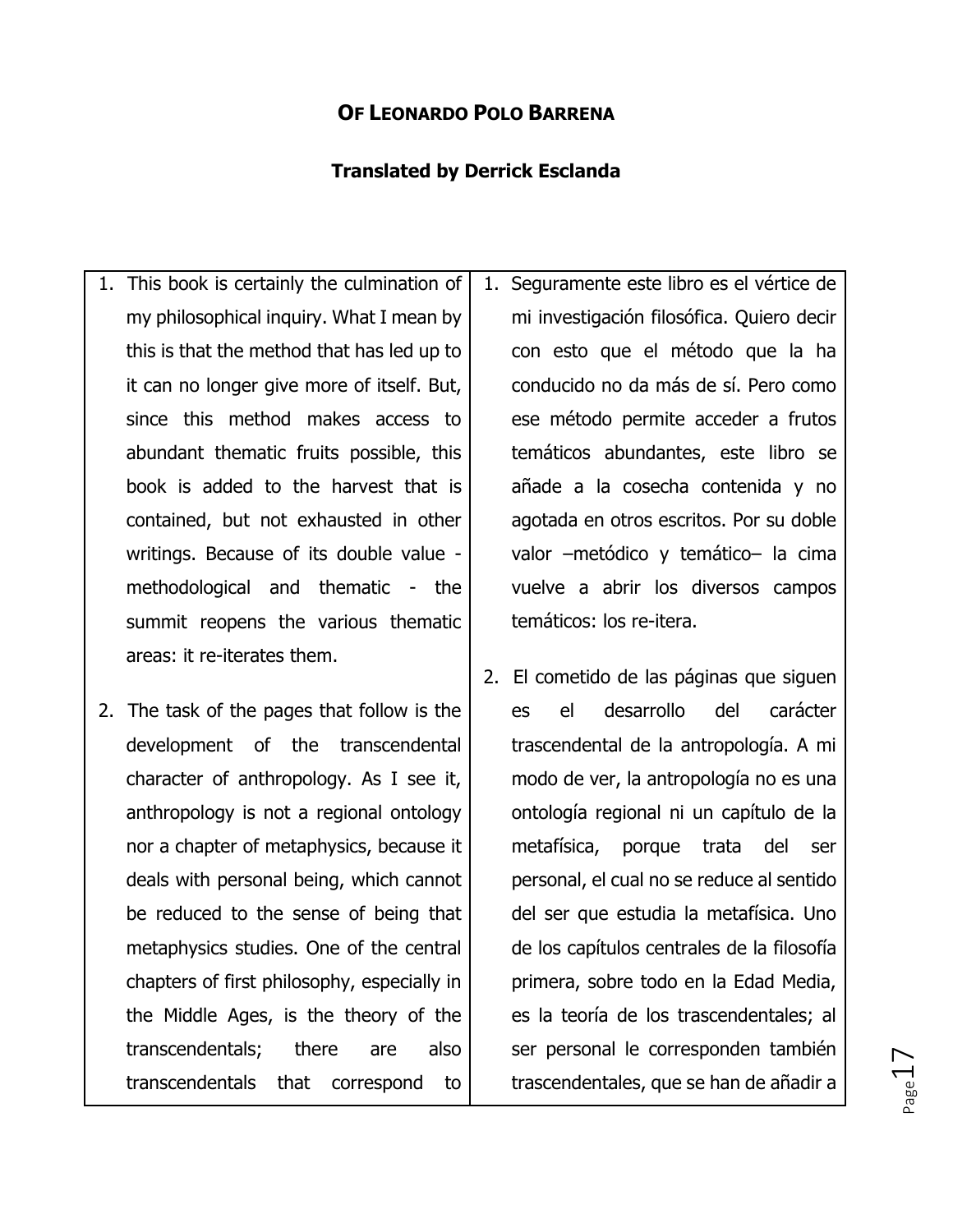personal being, which need to be added to those discovered by traditional philosophy. For this reason, the nucleus of the contents of the present book is what I call the expansion of the transcendentals, that is, the presentation of the transcendentals that do not appear on the classical list.

- 3. My interest in philosophy began many years ago. From the start I kept in mind the relationship between metaphysics and anthropology. And throughout all this time I have tried to uncover its various aspects. Coming after other writings, a compendium of my version of these relations is presented here. Fitting together such abundant yet diverse material together has not been easy. Therefore, in this preface, it is appropriate to refer to the inherent risks of such a long a journey; nevertheless, I have always thought that facing them was worthwhile.
- 4. The first risk was that the research project would falter out of lack of strength, or, if it did move forward, that is would not be accepted by the community of philosophers. I was

los descubiertos por la filosofía tradicional. Por eso, la parte nuclear del contenido del presente libro es lo que llamo ampliación de los trascendentales, es decir, la exposición de los trascendentales que no aparecen en el elenco clásico.

- 3. Empecé a ocuparme de la filosofía hace muchos años. Desde el inicio he tenido en cuenta las relaciones de la metafísica con la antropología. Y durante todo este tiempo he procurado desplegar sus diversos aspectos. Después de otros escritos, se expone aquí un compendio de mi versión de dichas relaciones. Encajar asuntos tan abundantes como dispares no ha sido fácil. Por eso, en este prólogo, es oportuno aludir a los riesgos inherentes a una andadura tan larga; sin embargo, siempre me ha parecido que valía la pena afrontarlos.
- 4. El primer riesgo era que el proyecto de investigación se detuviera por escasez de fuerzas, o bien, que si salía adelante, no fuese aceptado por la comunidad de filósofos. Me exponía de antemano a permanecer inédito o a publicar sin que nadie me entendiera. Aunque, por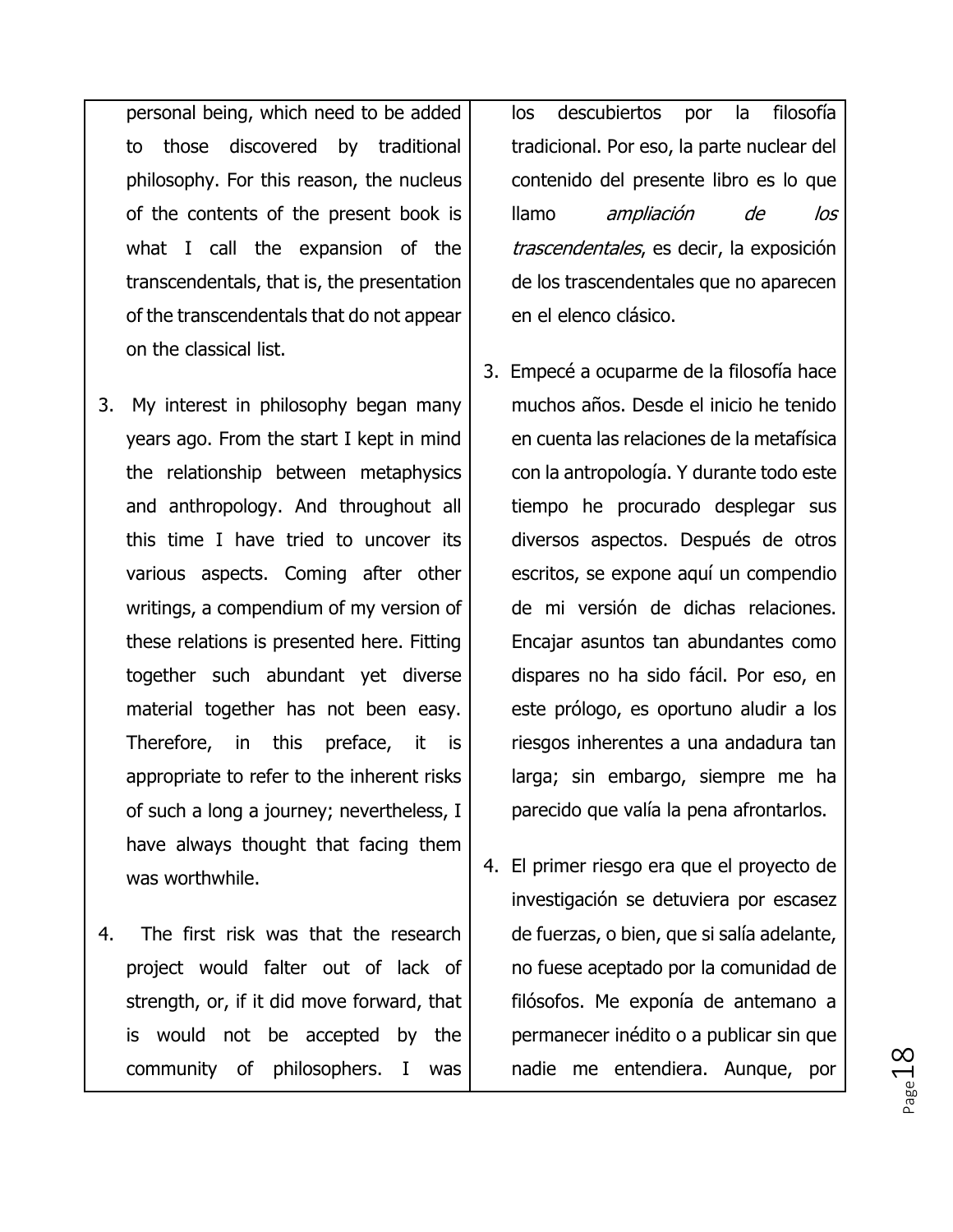especially in danger of remaining unpublished or to publish, but without anyone understanding me. Although, fortunately, some readers have understood the methodological and thematic dimensions that I have been proposing for over forty years, the circle of specialists that have paid attention to them has been few in number. As is clear, this circumstance is no cause for complaint. The situation of being a little known author is comfortable because it avoids the headaches that come after the publication of a doctrine whose elaboration has been too demanding. Moreover, entering into arguments with thinkers who already maintain established positions, or schools, rarely leads to a fruitful dialogue.

5. The second risk was that of falling into errors, that is, that my way of approaching philosophical questions might later oblige me to backtrack: not so much being a little read author, but to have to correct and retract my writings. Especially, upon understanding that freedom is a personal transcendental, this risk became much more serious, because the transcendental approach to

fortuna, algunos lectores han comprendido las dimensiones metódicas y temáticas que vengo proponiendo desde hace más de cuarenta años, el círculo de especialistas que le han prestado atención es reducido. Como es claro, esta circunstancia no es motivo de queja. La situación de autor minoritario es cómoda porque evita quebraderos de cabeza posteriores a la publicación de una doctrina cuya elaboración los ha exigido en demasía. Por otra parte, entrar en discusión con pensadores que mantienen posturas ya consolidadas, o de escuela, raramente conduce a un diálogo fructífero.

5. El segundo riesgo era incurrir en equivocaciones, es decir, que mi modo de plantear las cuestiones filosóficas me obligara después a recoger velas: no ya ser un autor poco leído, sino tener que rectificar o retractarme de mis escritos. Justamente, al entender que la libertad es un trascendental personal, este riesgo se agudizaba mucho, porque es patente que el enfoque trascendental de la libertad aparece en varios pensadores modernos; por ejemplo, en

 $_{\rm Page}$ 19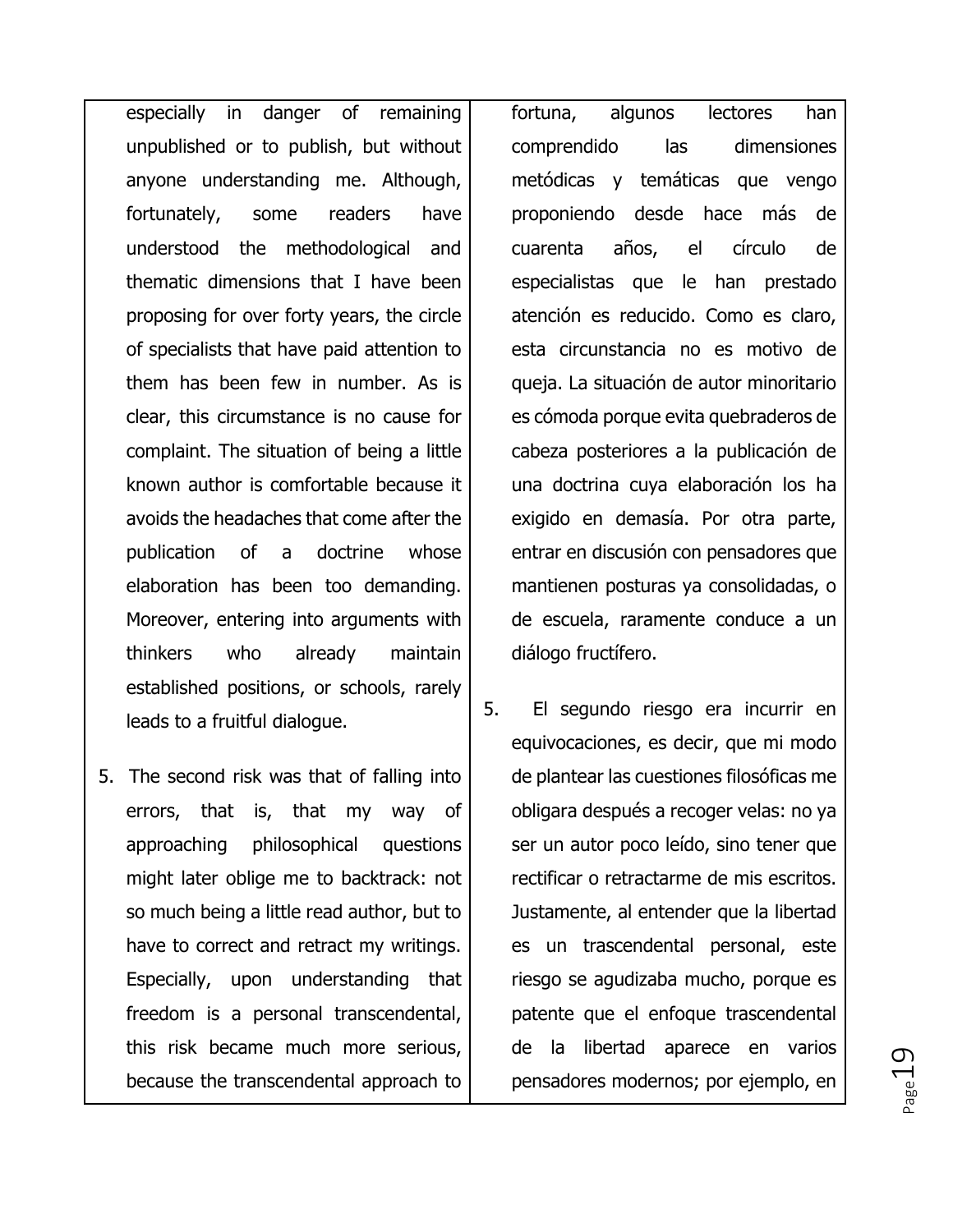freedom clearly appears in many modern thinkers; for example, in Kant and in Jaspers. Therefore, I was at risk of falling into errors or of being misinterpreted, because, in spite of the terminological similarity, my way of understanding freedom is different from that of modern speculations. Anecdotally, it can be mentioned that some persons have held that I depend on Hegel. However, although it is true that I have dealt with this author, I have never been Hegelian.

- 6. A third risk, related with the previous one, consisted in being misunderstood, that is, not that I would be mistaken, but that I might be the occasion of others not keeping in mind my disagreement with modern philosophy and thus falling into the error mentioned above. Luckily, so far, this has not come about.
- 7. A fourth danger, of no little import given that the risks mentioned above stem from it, consists in giving the impression of wanting to be an original thinker, or rather, of expounding upon a few peculiar notions. I must sincerely declare that such an intention is alien to me. The correctness of what I sustain depends on

Kant y en Jaspers. Por consiguiente, me exponía a caer en equívocos o a ser mal interpretado, porque, a pesar de la coincidencia terminológica, mi modo de entender la libertad es distinto de las especulaciones modernas. Como anécdota, se puede comentar que algunas personas han sostenido que dependo de Hegel. Sin embargo, si bien es verdad que me he ocupado de ese autor, nunca he sido hegeliano.

- 6. Un tercer riesgo, concomitante con el anterior, consistía en ser mal entendido, es decir, no en equivocarme, sino en dar lugar a que otros no tuvieran en cuenta mi discordancia con la filosofía moderna, incurriendo así en el equívoco antes aludido. Por suerte, hasta el momento, ese acontecimiento no se ha dado.
- 7. Un cuarto peligro, y no de escasa importancia porque de él arrancan los riesgos antes apuntados, consistía en dar la impresión de pretender ser un pensador original, o bien, de exponer algunas ocurrencias particulares. He de declarar sinceramente que dicha pretensión me es extraña. El acierto de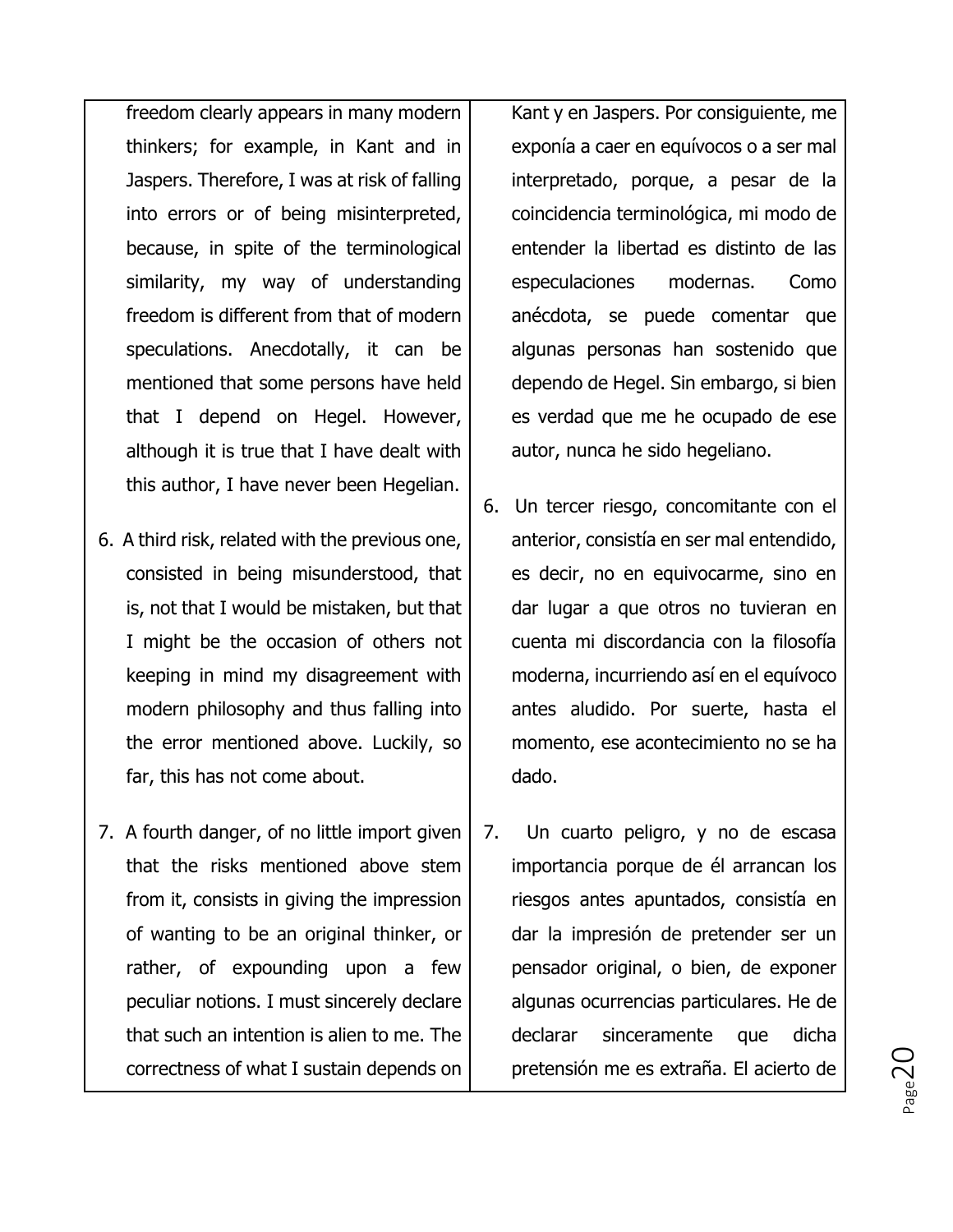the thematic richness and the validity of the methodology through which it is attained. I must insist on this point. To seek the truth entails attempting to advance in research. To the extent that one can, this must be done if one is a philosopher or scientist. Being original or not is a secondary question. Moreover, in these disciplines, it is not possible to propose novelties without finding a point of support in previous approaches, which merit commentary and continuation. Furthermore, I have always encouraged my disciples to not limit themselves to repeating me.

8. Specifically, my approach arises from the real distinction of being and essence formulated by Thomas Aquinas, which is the last significant discovery of traditional philosophy. In this sense, I do not consider myself a rebellious Thomist, as others have been, nor a commentator. It is noteworthy that in the 20th century, more than in other periods, attention has been directed to this aspect of Thomas Aquinas's thought. However, there are two issues that still have not been taken into account. First, that the real distinction of being and essence is not lo que sostengo depende de su riqueza temática y de la validez del método con que se alcanza. Insistiré en este punto. Buscar la verdad comporta tratar de avanzar en la investigación. En la medida en que uno puede, debe hacerlo si es filósofo o científico. Ser original o no es una cuestión secundaria. Por otra parte, en esas disciplinas no cabe proponer novedades sin encontrar un punto de apoyo en planteamientos anteriores, que merecen una glosa y una continuación. Por lo demás, siempre he recomendado a mis discípulos que no se reduzcan a repetirme.

8. En concreto, mi planteamiento arranca de la distinción real de ser y esencia formulada por Tomás de Aquino, que es la última averiguación importante de la filosofía tradicional. En este sentido, no me considero un tomista rebelde, como han sido otros, ni tampoco un comentarista. Es significativo que en el siglo XX se haya dirigido la atención, más que en otras épocas, a ese aspecto del pensamiento de Tomás de Aquino. Sin embargo, hay dos asuntos que todavía no se han tenido en cuenta. En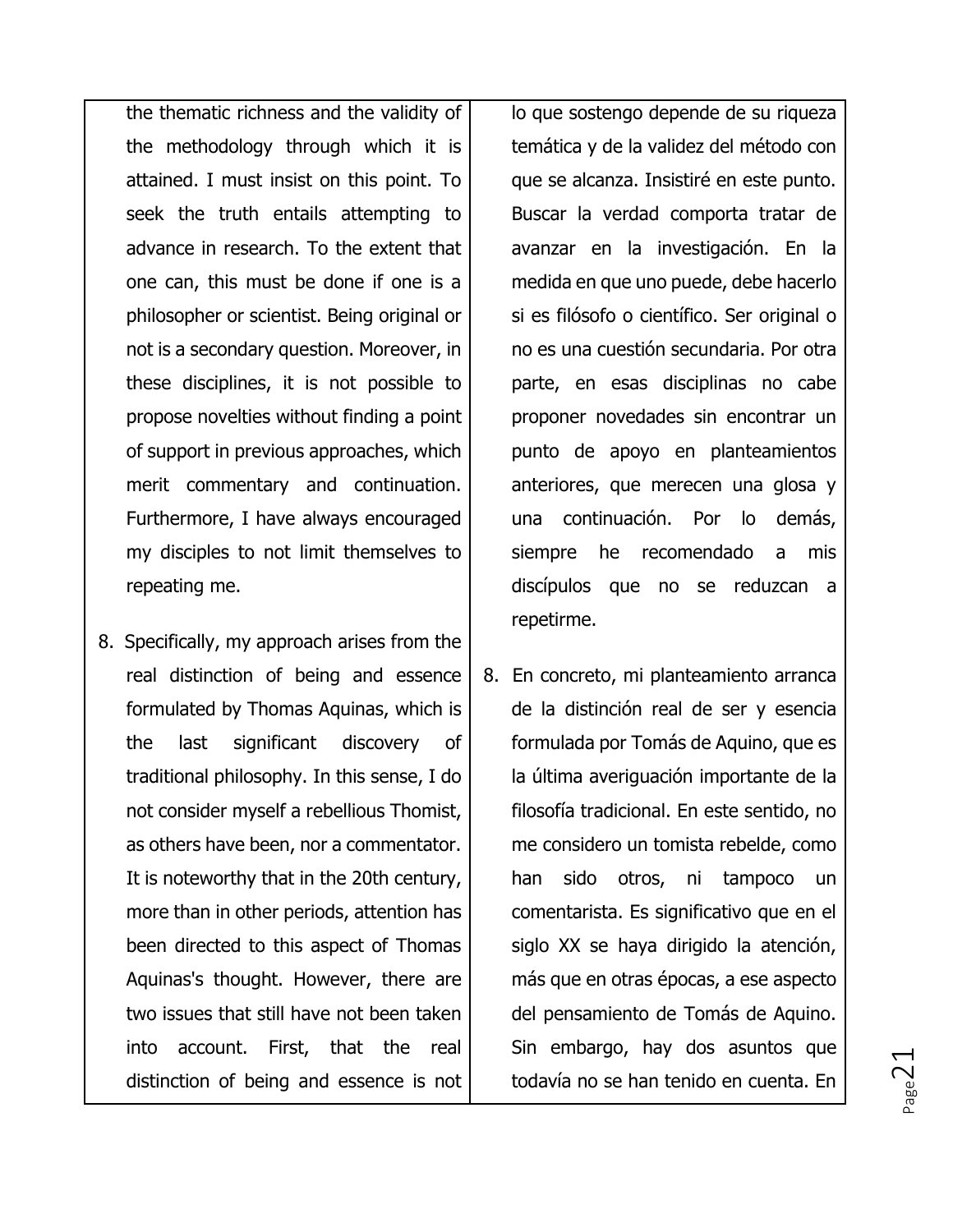entirely compatible with other notions that Thomas Aquinas, as synthesizing philosopher, gathers from the philosophy before him. This being so, a task of purification seems necessary which, to a large extent, I have carried out in other publications and to which I will later return in this book. Second, the aforementioned Thomistic discovery can be expanded, or made better use of, if it is studied in recto in man, that is, if the act of human being, which is person, is really distinguished from the essence of man. Indeed, since man is a very special creature, and is sufficiently distinct from others, by investigating the sense that the real distinction in him is attained one avoids treating it in general terms. By generalizing it, the real distinction losses its explanatory value of created reality.

9. In summary, the meaning of my proposal is clear: to capitalize on the central thesis of Thomism. In this way, it is not a question of retreating back to the 13th century, but rather of making it possible to confront what modern philosophy has tried to bring to light and to understand it in the right way, that is, to proceed with the expansion of the primer lugar, que la distinción real de ser y esencia no es enteramente compatible con otras nociones que Tomás de Aquino, como filósofo sintetizador, recoge de la filosofía anterior a él. De ser así, parece necesaria una tarea de depuración que, en gran medida, he llevado a cabo en otras publicaciones y sobre la que volveré en este libro. En segundo lugar, la aludida averiguación tomista puede ampliarse, o aprovecharse mejor, si se estudia in recto en el hombre, esto es, si se distingue realmente el acto de ser humano, que es persona, de la esencia del hombre. En efecto, como el hombre es una criatura muy especial, suficientemente distinta de otras, al investigar el sentido que en él alcanza la distinción real se evita tratarla en términos generales. Al generalizarla, la distinción real pierde su valor explicativo de la realidad creada.

9. En suma, el sentido de mi propuesta es claro: se trata de sacar partido a la tesis nuclear del tomismo. Con esto no se retrocede al siglo XIII, sino que es posible enfrentarse con lo que la filosofía moderna ha intentado sacar a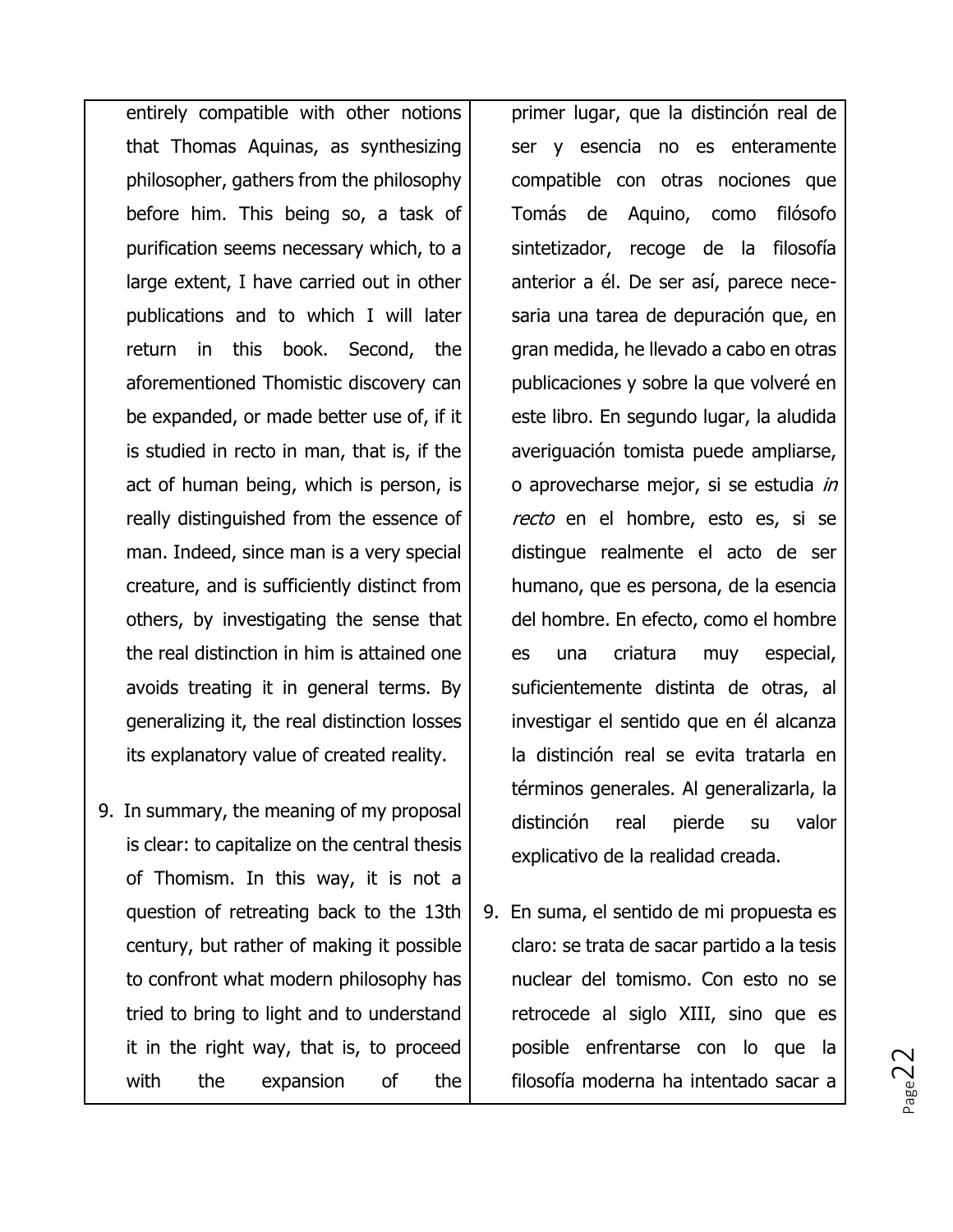transcendentals without diminishing metaphysics.

10. Traditional philosophy lends itself to be continued. This means that it is an open philosophy or that it knows that it has not thought everything. In contrast, modern philosophy refuses to be continued, precisely because it is systematic and, therefore, closed. The great modern philosophers confuse philosophy with absolute knowledge. Interestingly, however, for some, classical philosophy is a finished philosophy. If Thomas Aquinas has thought everything that can be thought, then later philosophers can only repeat him. But this falls into the same error that systematic philosophy invites, but perhaps for other reasons, such as the criterion of authority or a certain mental laziness. I often speak of the historical situation, which is something like the emplacement in which one finds oneself and from which one can orientate oneself with respect to the philosophical discoveries that have been achieved up until the present day, starting with the conviction that philosophy is never finished. Far from being moved by the fancy for originality,

la luz, entendiéndolo en términos correctos, es decir, sin deprimir la metafísica al proceder a la ampliación de los trascendentales.

10. La filosofía tradicional se presta a ser continuada. Esto quiere decir que es una filosofía abierta o que sabe que no lo ha pensado todo. En cambio, la filosofía moderna se resiste a ser continuada, precisamente porque es sistemática y, por tanto, cerrada. Los grandes filósofos modernos confunden la filosofía con el saber absoluto. Curiosamente, sin embargo, para algunos la filosofía clásica es una filosofía terminada. Si Tomás de Aquino ha pensado todo lo que se puede pensar, los filósofos posteriores sólo pueden repetirlo. Pero eso es caer en el mismo error al que invitan los filósofos sistemáticos, aunque quizá por otros motivos, como puede ser el criterio de autoridad o cierta pereza mental. Suelo hablar de altura histórica, que es algo así como el emplazamiento en que uno se encuentra y desde el cual se orienta respecto de los hallazgos filosóficos

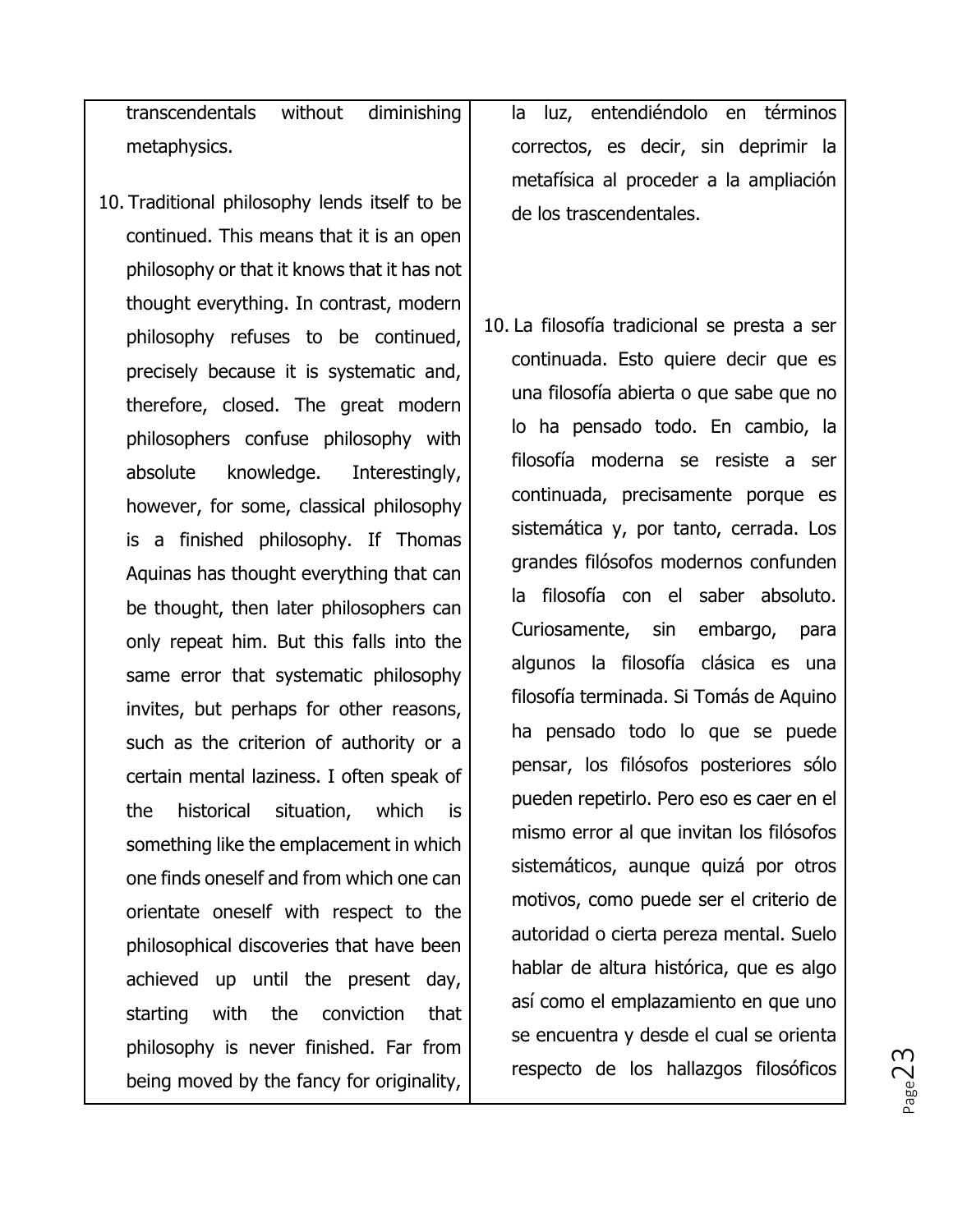it is a question  $\overline{of}$  doing philosophy while taking into account our historical position. The way to advance is also indicated by the historical moment, and lies primarily in insisting upon anthropology, because human being has not been studied sufficiently. According to my proposal, it is appropriate to call human being co-being or co-existence.

11.Human co-existence as a theme capable of being attained does not appear in the philosophy of Thomas Aquinas. This is not due to some distraction on the part of this great metaphysician and Christian theologian; nor is it a mere omission that can be remedied by simply adding a new chapter to his work, because the reason for this omission is much deeper: that is, the impulse that nourishes Thomistic philosophy does not reach the theme; what I mean is that it falls short, or better, that it is hampered by its Aristotelian heritage and by the influence of Averroes. For this reason, it must be said that human co-existence is only virtually contained within Thomism, which therefore must be continued in accordance to some kind of reorganization. In order to study cologrados hasta hoy, a partir del convencimiento de que la filosofía nunca está terminada. Más que ser llevado por el prurito de originalidad, se trata de filosofar teniendo en cuenta la altura histórica. La vía de avance está indicada también por la coyuntura, y estriba sobre todo en insistir en la antropología, porque el ser humano no ha sido suficientemente estudiado. Según mi propuesta, conviene llamar al ser humano *co-ser* o *co-existencia*.

11. La co-existencia humana como tema susceptible de ser alcanzado, no aparece en la filosofía de Tomás de Aquino. Ello no obedece a una distracción de este gran metafísico y teólogo cristiano; no es tampoco una mera omisión que pueda subsanarse con sólo añadir un capítulo nuevo a su obra, porque la razón de esa omisión es más profunda: se trata de que el impulso que alimenta la filosofía tomista no llega al tema; quiero decir que se queda corto, o mejor, que está frenado por la herencia aristotélica y el influjo de Averroes. Por eso se ha de decir que la co-existencia humana sólo virtualmente está contenida en el

 $_{\rm Page}$ 24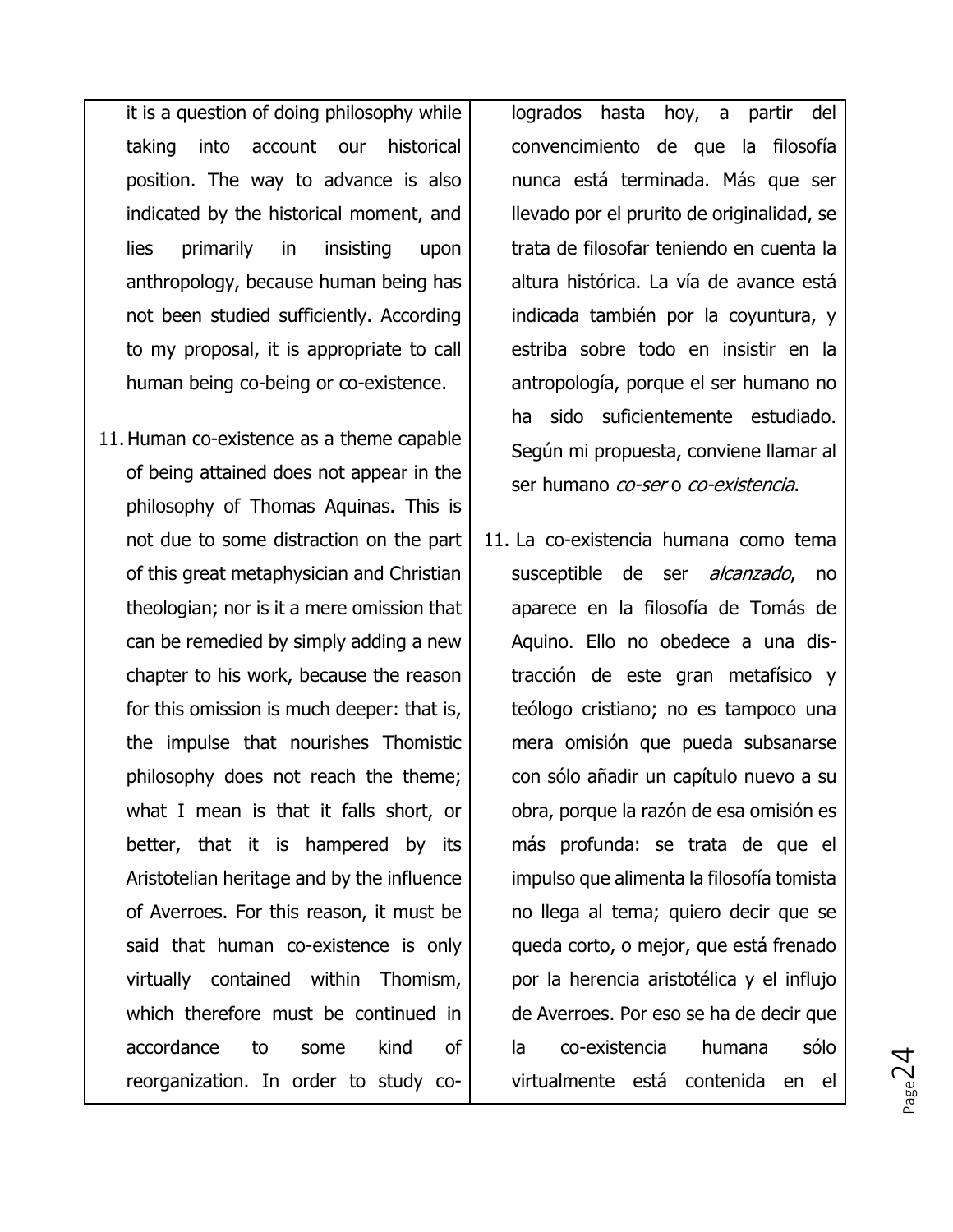existence, it is not enough to superimpose it on top of the themes that Thomas Aquinas dealt with because it is not aligned with them.

12. Thomism in its totality cannot be regarded as something separated from some concrete historical situation with which we today have nothing important in common. That would be historicism and a misunderstanding of the value of tradition in Christian philosophy. Thomism is not a philosophy that can be superseded, but rather one that can be continued and one which, in anthropology, does not contain superficial confusions, but rather valid theses that are open to deeper and continued research, that is, truths that are not exhausted and are thus open to revision. The exhaustion of historical Thomism lies, concretely, in that the understanding of being is weakened by the mental limit. Thomism is a synthesis of Christian philosophy in which the mental limit has not yet been detected and in which, therefore, the impulse toward transcendental anthropology has been hindered.

tomismo, que por ello se ha de continuar de acuerdo con cierta reorganización. Para investigar la coexistencia, no basta con superponerla a los temas de que se ocupa Tomás de Aquino, porque no es alineable con ellos.

12. No cabe considerar el tomismo en su totalidad como un segregado de una cierta situación histórica concreta, con la cual no tenemos hoy nada medular común. Esto sería historicismo, y una incomprensión del valor de la tradición en la filosofía cristiana. El tomismo no es una filosofía superable, sino continuable, que en antropología no contiene confusiones superficiales, sino tesis válidas susceptibles de profundización, de insistencia, es decir, verdades no agotadas y así abiertas a una revisión. El agotamiento del tomismo histórico se cifra, concretamente, en que la comprensión del ser está debilitada por el límite mental. El tomismo es una síntesis de filosofía cristiana en que el límite mental todavía no ha sido detectado y en que,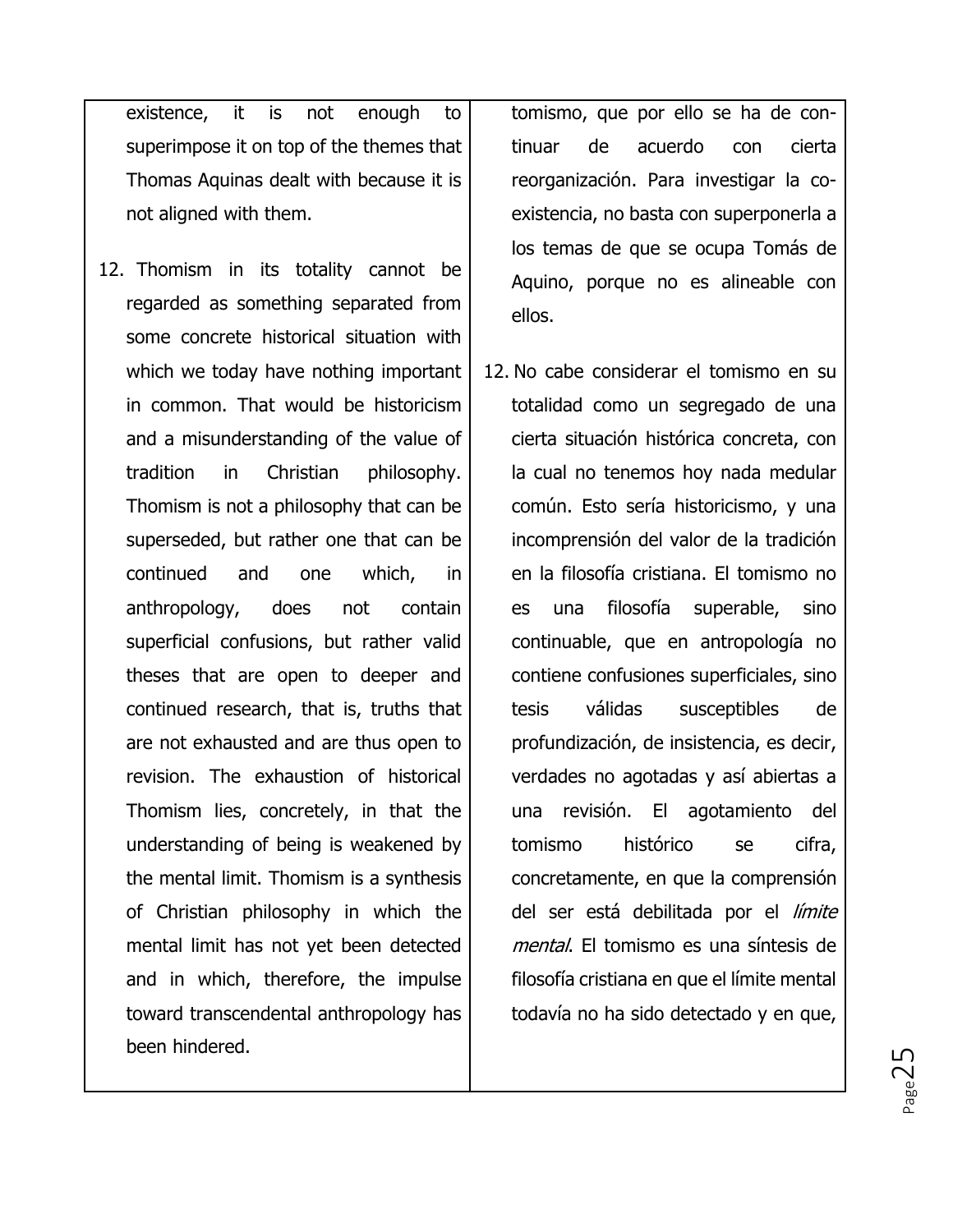- 13. Thomistic philosophy is still focuses on the study of man as substance and nature. Although Thomas Aquinas goes beyond the Greek perspective in metaphysics, he does not extend his discoveries to human being. For this reason he sees the passage from the natural to the supernatural as a shift of attention. The substance as the foundation of natural operations is not unified with the consideration of man as elevated creature.
- 14. On the other hand, modern philosophy can be surpassable. Here I understand surpassing as giving an account for the senseless identification of the human subject with the objectivity of thought. Understanding identity as a nexus of subject and object involves, on the one hand, that the object is constructed and, on the other, that the subject recognizes herself in it, that is, that she recovers herself in the mode of coming to be once again as object. This version of identity can only be explained if the exigency of self is raised to an absolute postulate .
- 15. Transcending idealism means opposing the distortion of freedom that the

por tanto, está frenado el impulso hacia la antropología trascendental.

- 13. La filosofía tomista se centra todavía en el estudio del hombre como sustancia y naturaleza. Aunque Tomás de Aquino desborda la perspectiva griega en metafísica, no extiende sus hallazgos al ser humano. Por eso entiende el paso de lo natural a lo sobrenatural según un cambio de la atención. La sustancia como fundamento de las operaciones naturales no está unificada con la consideración del hombre como criatura elevada.
- 14. En cambio, la filosofía moderna sí es superable. Aquí entiendo por superación dar razón de una inane identificación del sujeto humano con la objetividad pensada. Entender la identidad como nexo del sujeto con el objeto comporta, por un lado, que el objeto es construido y, por otro, que el sujeto se reconoce en él, esto es, que se recobra en el modo de volver a tener lugar como objeto. Esta versión de la identidad sólo se explica si la pretensión de sí mismo se eleva a postulado absoluto.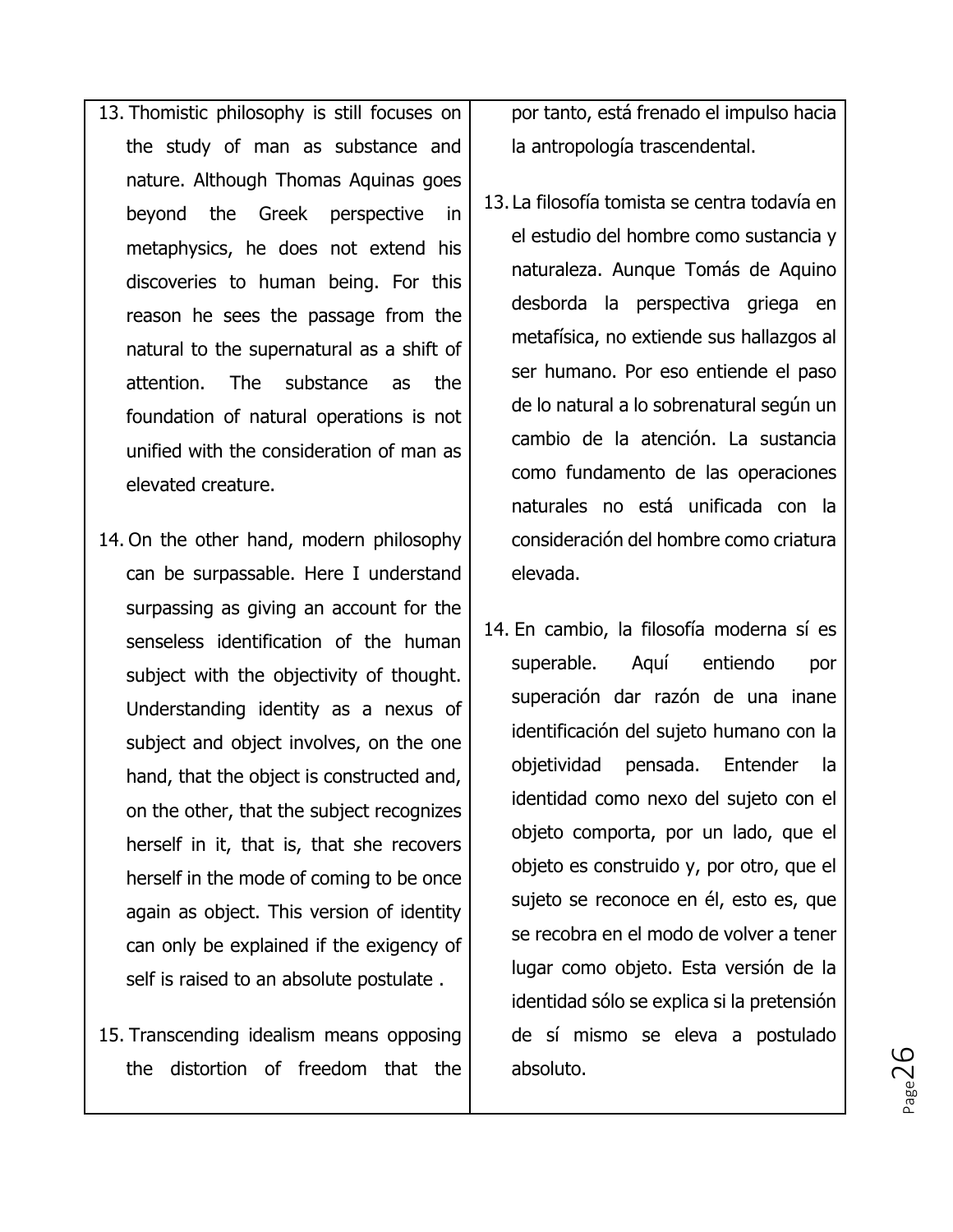exigency of self entails. To the extent that the exigency of self advances, freedom becomes ever more submerged into thought. The imprisonment of freedom in the construction of the identity of the subject with the object is a philosophical deviation that occurs at the expense of freedom. Therefore, to surpass modern philosophy is to rescue freedom. Similarly, the proposed continuation of Thomism (which ignores the transcendental extent of freedom) cannot ignore the critique of modern philosophy. Having laid out the question in this way, the follow questions are posed: What is the objective value of the intuition of the subject? Although, in principle, the object is not in itself taken as the subject, is the intuition of the subject objective? Is there any objective correspondence to the subject? The answer must be negative: idealism does not achieve its purpose. The object is simply, and nothing more than, the mental limit.

16. Idealism marks the loss of the transcendental value of the human person for the very reason that it constitutes itself as exigency of self. The

15. La superación del idealismo significa una oposición a la desvirtuación de la libertad que la pretensión de sí conlleva. A medida que la pretensión de sí avanza, la libertad va siendo sumergida en el pensamiento. El aprisionamiento de la libertad en la construcción de la identidad del sujeto con el objeto es una desviación filosófica que tiene lugar a expensas de la libertad. Por eso, superar la filosofía moderna es rescatar la libertad. Paralelamente, la propuesta continuación del tomismo –que ignora el alcance trascendental de la libertad– no puede desentenderse de la crítica a la filosofía moderna. Formulada así la cuestión, se plantean las siguientes preguntas: ¿cuál es el valor objetivo de la intuición del sujeto? Aunque, en principio, el objeto no se vea de suyo como sujeto, ¿la intuición del sujeto es objetiva? ¿Se da alguna correspondencia objetiva del sujeto? La respuesta ha de ser negativa: el idealismo no logra su propósito. El objeto es simplemente, y nada más, el límite mental.

16. El idealismo marca la pérdida del valor trascendental de la persona humana,

 $_{\rm Page}$ 27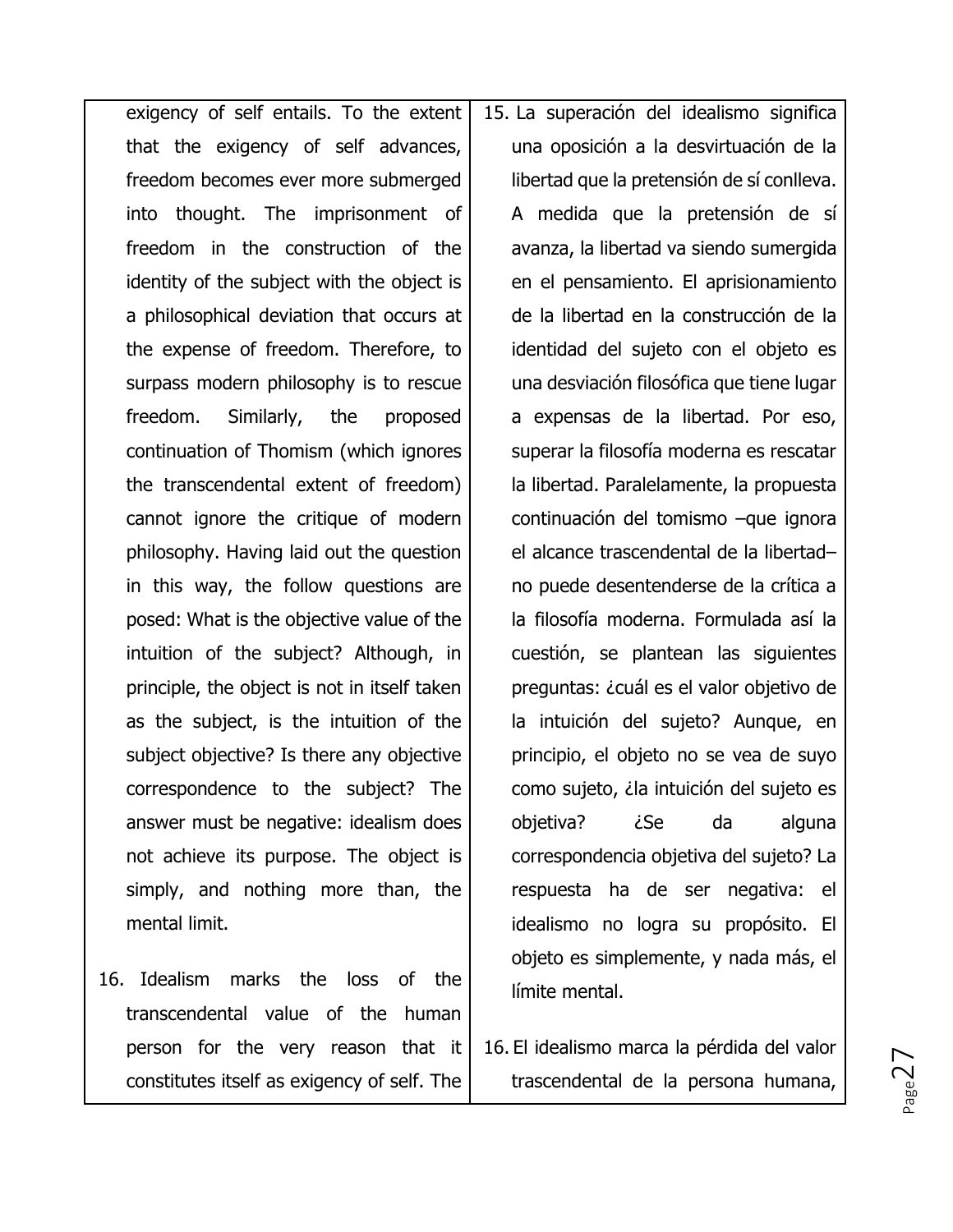binomial subject-object is the negating of human co-existence in thought, not the authentic openness of transcendental anthropology. The centering of attention on having [haber] in order to interpret it as identical to the person is arbitrary . Idealism is not simply a thematic error, but rather a deterioration of human coexistence as freedom.

17. But precisely therein lies the usefulness of idealism for the detection [detectacion] of the mental limit and its abandonment in anthropology. This usefulness remains untapped in the fearfilled rejection of the idealist approach because of fear of losing reality - or faith. Taking advantage of this requires putting aside the fear of getting ensnared in the intuition of the self when studying it. Idealism lays out on the table, in the way just mentioned, the question of the mental limit, whose detection is indispensable for the continuation of traditional philosophy. I insist, the detection of the mental limit is not independent from the task of overcoming idealism.

por lo mismo que se constituye como pretensión de sí. El binomio sujetoobjeto es el anegamiento de la coexistencia humana en el pensamiento, no la auténtica apertura de la antropología trascendental. Centrar la atención en el *haber* para interpretarlo como idéntico a la persona es una arbitrariedad. El idealismo no es simplemente un error temático, sino una decaída de la co-existencia humana como libertad.

17. Pero precisamente en ello reside la utilidad del idealismo para la detectación del límite mental y su abandono en antropología. Tal utilidad permanece sin aprovechar en el horrorizado rechazo del planteamiento idealista por temor a perder la realidad –o la fe–. Dicho aprovechamiento exige desechar el temor a quedar prendido en la intuición de sí mismo al estudiarla. El idealismo pone sobre el tapete, de señalada manera, la cuestión del límite mental, cuya detectación es imprescindible para la continuación de la filosofía tradicional. Insisto, la detectación del límite mental no es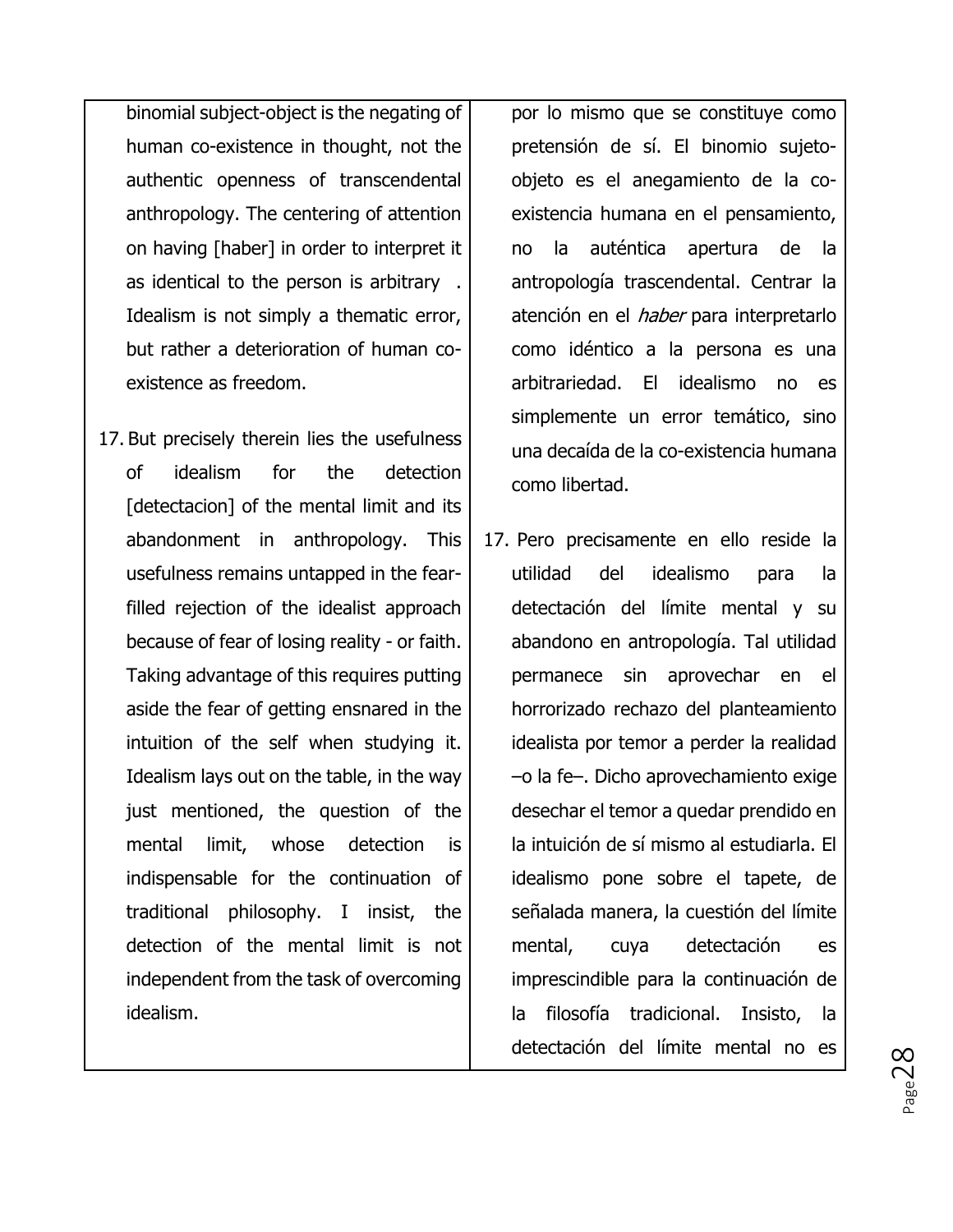- 18. The detection of the mental limit has a methodological value. One of the dimension of this method is the character of additionally [ademas]: the person is not in the object.
- 19. The character of additionally is the method required for attaining human coexistence; naturalist anthropology is incapable of this. In turn, post-christian anthropocentric philosophy disrupts and misdirects anthropological research. Attaining human co¬existence requires giving up the exigency of thinking it, that is, of finding it in the object or as an object.
- 20. Furthermore, the exigency to intuit the subject in the object entails the elimination of the intentional value of the latter. This is unavoidable because, by interpreting it as identical with the subject, the object is absolutized as itself and is deprived of its intentional value, reduced to the representation in which the subject recognizes itself. Intentionality is a certain openness, a clarity obtained by the cognitive operations, which does not illuminate the subject, but rather the forms of extra-

independiente de la tarea de superar el idealismo.

- 18. La detectación del límite mental posee valor metódico. Una de las dimensiones de ese método es el carácter de además: en el objeto no está la persona. El carácter de *además* es el método requerido para alcanzar la coexistencia humana; la antropología naturalista es incapaz de ello. A su vez, la filosofía antropocéntrica postcristiana desbarata y descamina la investigación antropológica. Alcanzar la co-existencia humana exige la renuncia a la pretensión de pensarla, es decir, de encontrarla en el objeto o como objeto.
- 19. Por otra parte, la pretensión de intuir el sujeto en el objeto comporta la eliminación del valor intencional de este ultimo. Ello es inevitable, por cuanto, al interpretarlo como idéntico al sujeto, el objeto se absolutiza como sí mismo y es privado de su valor intencional, reduciéndose a la representación en la que el sujeto se reconoce. La intencionalidad es una cierta apertura, una claridad obtenida por las operaciones cognoscitivas, que no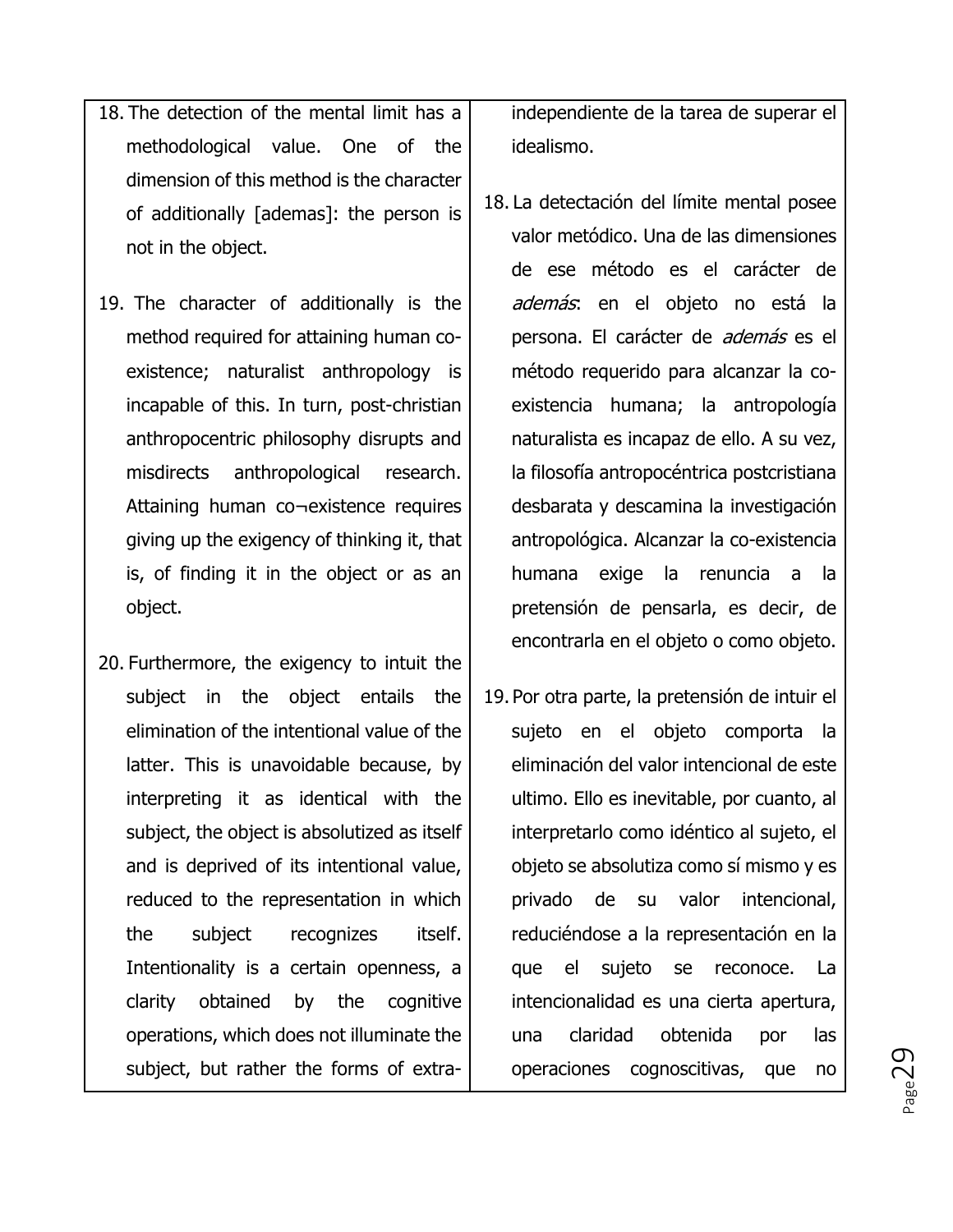mental reality. In short, the appearance of the subject in thought is a loss both for the person's character of additionally as well as for objective intentionality .

- 21.In this way the motives that were present when I first started doing philosophy and which matured though many years are made clear. I must now mention the method in accordance with which the corrections mentioned have been made and by which new themes have been accessed. I call this method the abandonment of the mental limit. So as to avoid repetition, I will now mention the book in which this method is presented and the plan set out for the development of its thematic as well as the twists and turns that this plan has suffered.
- 22. Access to Being (a book published in 1964) described the mental limit and presented the four major theme that are made accessible by abandoning it. Four books were to cover these themes. Being, volume I, published in 1965 (2nd ed. 1997), deals with the first principles, that is, with extra-mental existence. In it, I argue that the first principles are three,

ilumina al sujeto, sino a las formas de la realidad extramental. En suma, la aparición del sujeto en el pensamiento es la pérdida tanto del carácter de además de la persona como de la intencionalidad objetiva.

- 20. De esta manera quedan expuestos los motivos actuantes desde que empecé a filosofar y que han ido madurando a lo largo de muchos años. He de aludir ahora al método de acuerdo con el cual las rectificaciones señaladas se han llevado a cabo y se ha accedido a una nueva temática. Denomino a ese método abandono del límite mental. Para no incurrir en repeticiones, citaré a continuación el libro en que ese método se expone y el plan previsto para su desarrollo temático, así como los avatares que ese plan ha sufrido.
- 21. En El acceso al ser-libro publicado en 1964– se describe el límite mental y se anuncian los cuatro grandes temas que se hacen accesibles al abandonarlo. De esos temas deberían ocuparse cuatro libros. El ser, tomo I, publicado en 1965 (2ª ed. 1997), trata de los primeros principios, es decir, de la existencia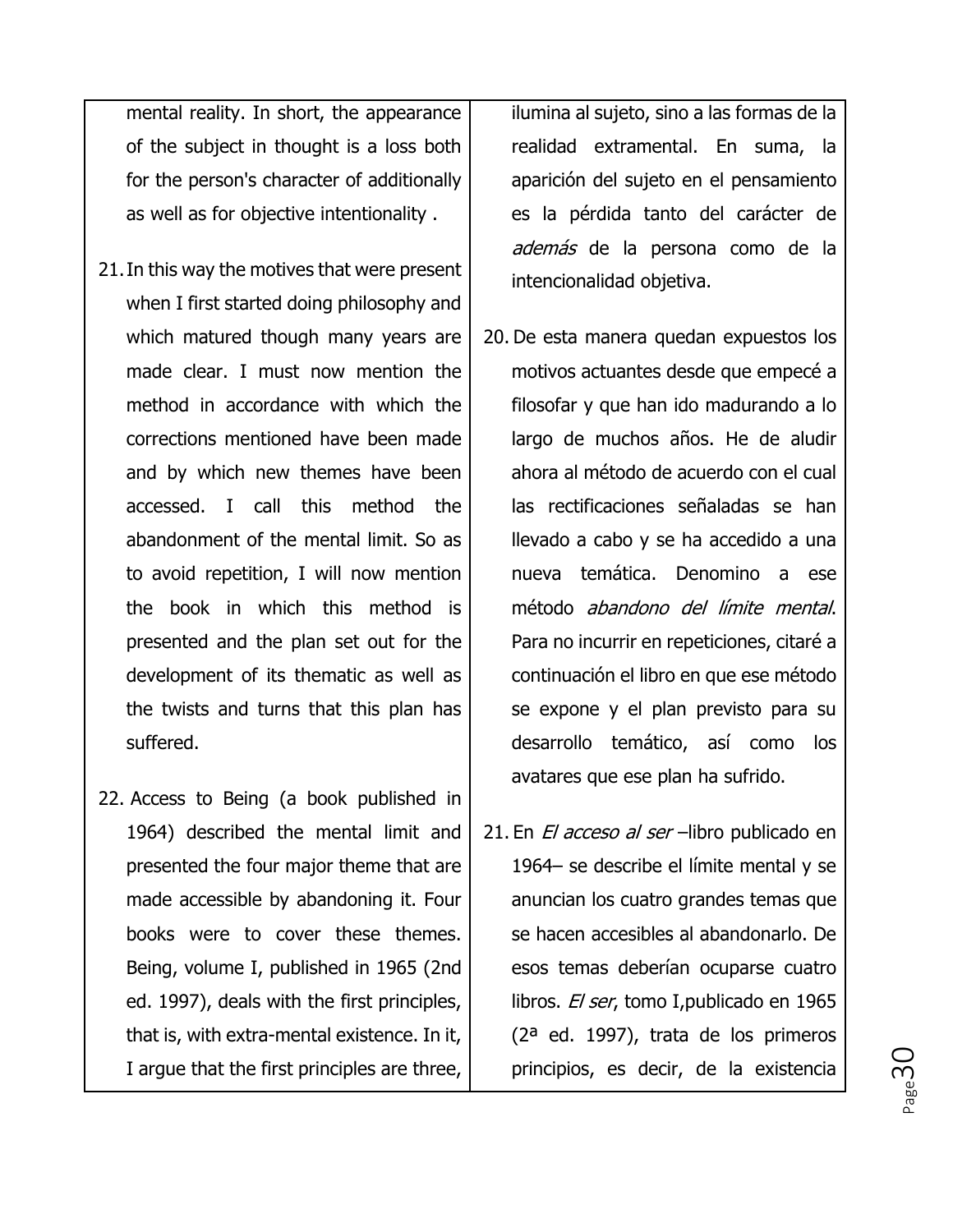and that it is necessary to distinguish them. Metaphysics focuses on the principle of identity, the principle of noncontradiction, and the principle of transcendental causality. Being, volume II, would have studied extra-mental essence, which is dependent principiality, that is the four predicamental causes insofar as con-causal. Being, volume III, would have dealt with the human person; and Being, volume IV, with the human essence.

23. Volume II of Being was not published, but its content is contained in Volume IV of the Course on a Theory of Knowledge (1994-1996), which presents how the mental limit is abandoned in such a way so as to explicitate the predicamental causes. For the last two volumes of the original plan, I have chosen to tittle them Transcendental Anthropology, and their publication begins with this book . The first volume of Transcendental Anthropology is dedicated to the person, the act of human being. The second volume, to the human essence. The first volume is divided into three parts. The first is the approach; the second deals with the method; and the third part of extramental. En él sostengo que los primeros principios son tres y que es menester distinguirlos. La metafísica versa sobre el principio de identidad, el principio de no contradicción y el principio de causalidad trascendental. El ser, tomo II, habría de estudiar la esencia extramental, que es la principialidad dependiente, es decir, las cuatro causas predicamentales en tanto que concausales. El ser, tomo III, trataría de la persona humana; y El ser, tomo IV, de la esencia del hombre.

22. El tomo II de *El ser* no se ha publicado, pero su contenido está recogido en el tomo IV del Curso de teoría del conocimiento (1994-1996), donde se expone de qué manera se abandona el límite mental para explicitar las causas predicamentales. A los dos últimos tomos del plan original he preferido titularlos Antropología trascendental, y su publicación se inicia con el presente libro. El primer tomo de la Antropología trascendental está dedicado a la persona, al acto de ser humano. El segundo tomo, a la esencia del hombre. El primer tomo está dividido en tres partes. La primera es el planteamiento;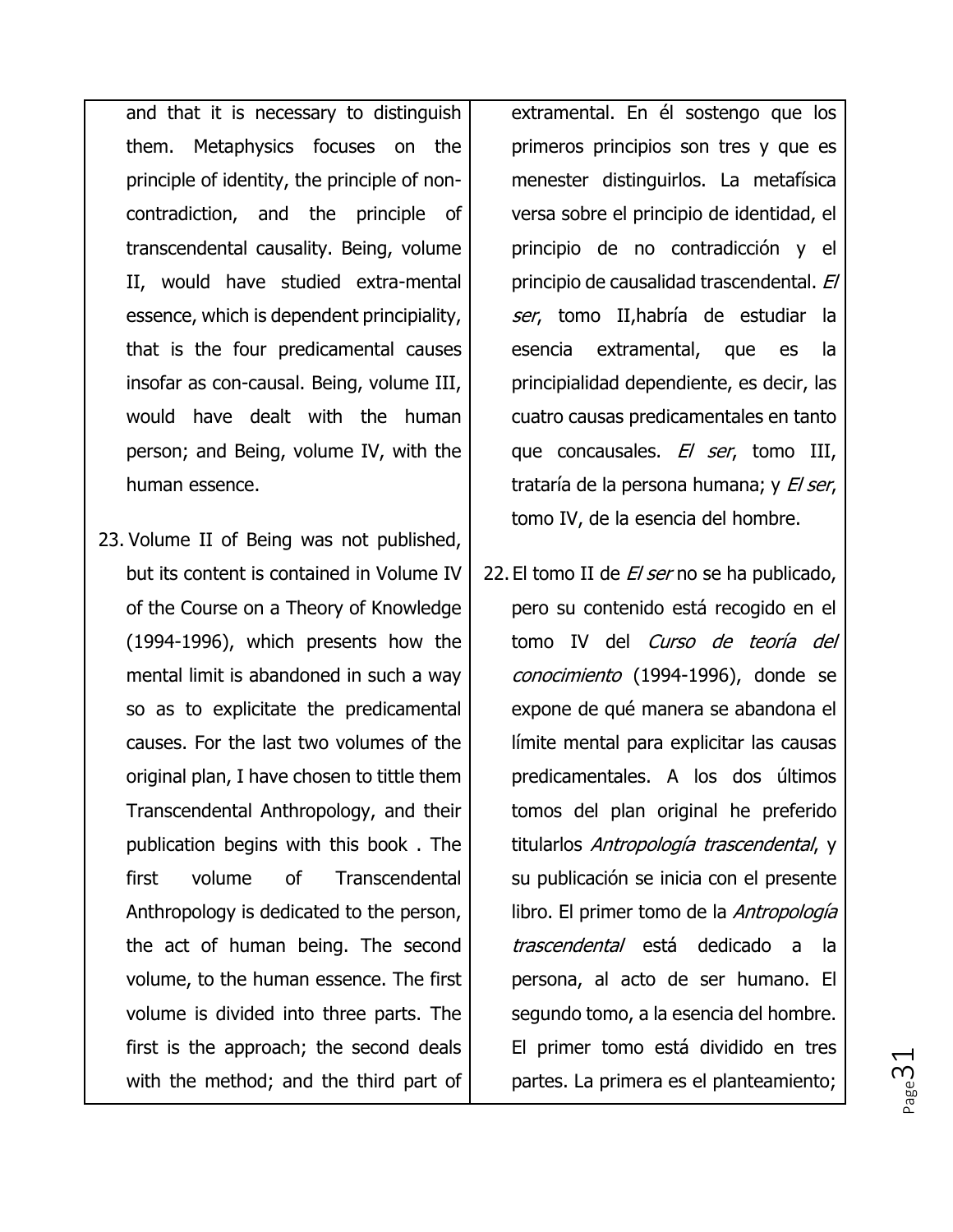the subject matter itself, that is, of the personal transcendentals. It is, nevertheless, necessary to mention these last in earlier parts.

- 24. These changes of titles are explained by the following reasons. After a some of expository essays , it was realized that the knowledge of con-causality corresponds above all to judgment. This made the study of human knowing necessary, since judgment is preceded by abstraction. It was therefore necessary to proceed with the study of the first intellectual operation and of the habits and operations that follow it in order to determine the mode of abandoning the mental limit when continuing the activity of the intelligence; this amounted to writing a course on the theory of human knowledge. Thus, it is clear why the second dimension of the abandonment of the mental limit was presented much later than expected.
- 25.In turn, volumes III and IV of Being were written between 1970 and 1972. I decided not to publish them because I soon realized that the draft was excessively schematic and contained

la segunda versa sobre el método; y la tercera parte sobre lo propiamente temático, es decir, sobre los trascendentales personales. Sin embargo, es obligado aludir a estos últimos en las partes anteriores.

23. Estos cambios de titulación se explican por las siguientes razones. Después de algunos ensayos expositivos, se vio que el conocimiento de la concausalidad corresponde sobre todo al juicio. Ello obligaba a estudiar el conocimiento humano, pues el juicio es precedido por la abstracción. Era preciso, por tanto, proceder al estudio de la primera operación intelectual y de los hábitos y operaciones que la siguen, para averiguar el modo de abandonar el límite mental al proseguir la actividad de la inteligencia; lo que equivalía a escribir un curso de teoría del conocimiento humano. Así se entiende porqué la segunda dimensión del abandono del límite mental ha sido expuesta mucho más tarde de lo previsto.

24. A su vez, los tomos III y IV de  $E$  ser fueron redactados entre 1970 y 1972.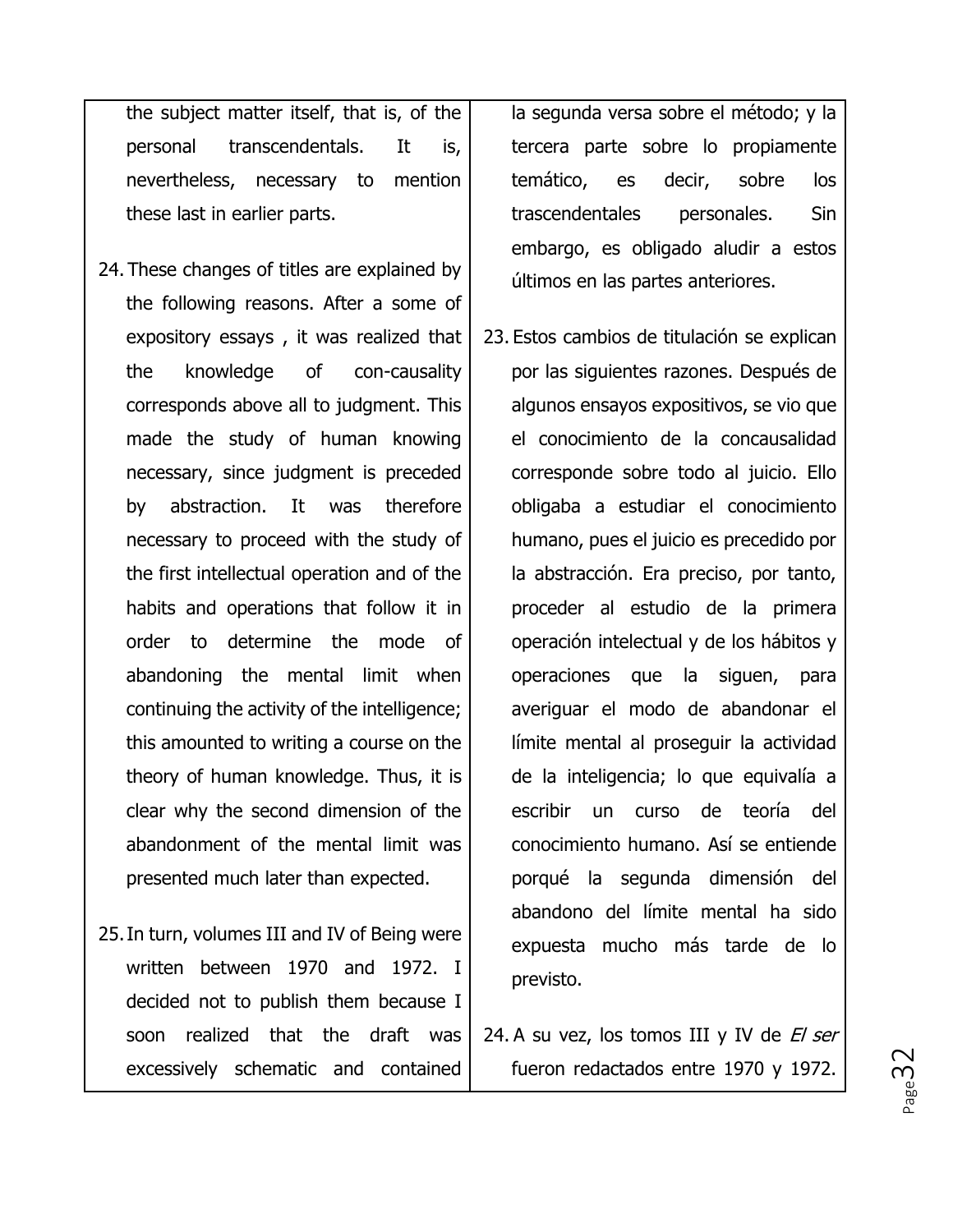gaps. For that reason, I spent a considerable amount of time to deepening and completing this draft, especially through doctoral courses taught since that time at the University of Navarre and in some American universities. It became clear that in order to attain the human person, by following the abandonment of the mental limit, a new formulation of the theory of the transcendentals was necessary. Thus the title of this book.

26. I must admit that among the formal defects of the present text, due largely to the plurality of its immediate sources, the excess of self-citations stands out. As much as such a procedure is unadvisable because it affects the clarity of the presentation, it has not been possible to do away with it, since the thematic of the third dimension of the abandonment of the mental limit is closely related to those that are accessible by following the other dimensions of this method, which have already been extensively covered in other places and are impossible to reproduce in full.

No me decidí a publicarlos porque pronto comprobé que dicha redacción era excesivamente esquemática y ofrecía lagunas. Por eso, he dedicado bastante tiempo a profundizar y completar dicha redacción, sobre todo, a través de los cursos de doctorado dictados desde entonces en la Universidad de Navarra y en algunas universidades americanas. Se ha hecho patente que para alcanzar la persona humana, siguiendo el abandono del límite mental, es necesaria una nueva formulación de la teoría de los trascendentales. De aquí el título de este libro.

25.Debo reconocer que entre los defectos formales del presente texto, debidos en buena parte a la pluralidad de sus fuentes inmediatas, destaca el exceso de autocitas. Por más que se trate de un procedimiento desaconsejable por afectar a la limpidez de la exposición, no ha sido posible prescindir de él, pues la temática de la tercera dimensión del abandono del límite mental guarda estrecha relación con las que son accesibles siguiendo otras dimensiones de ese método, ya expuestas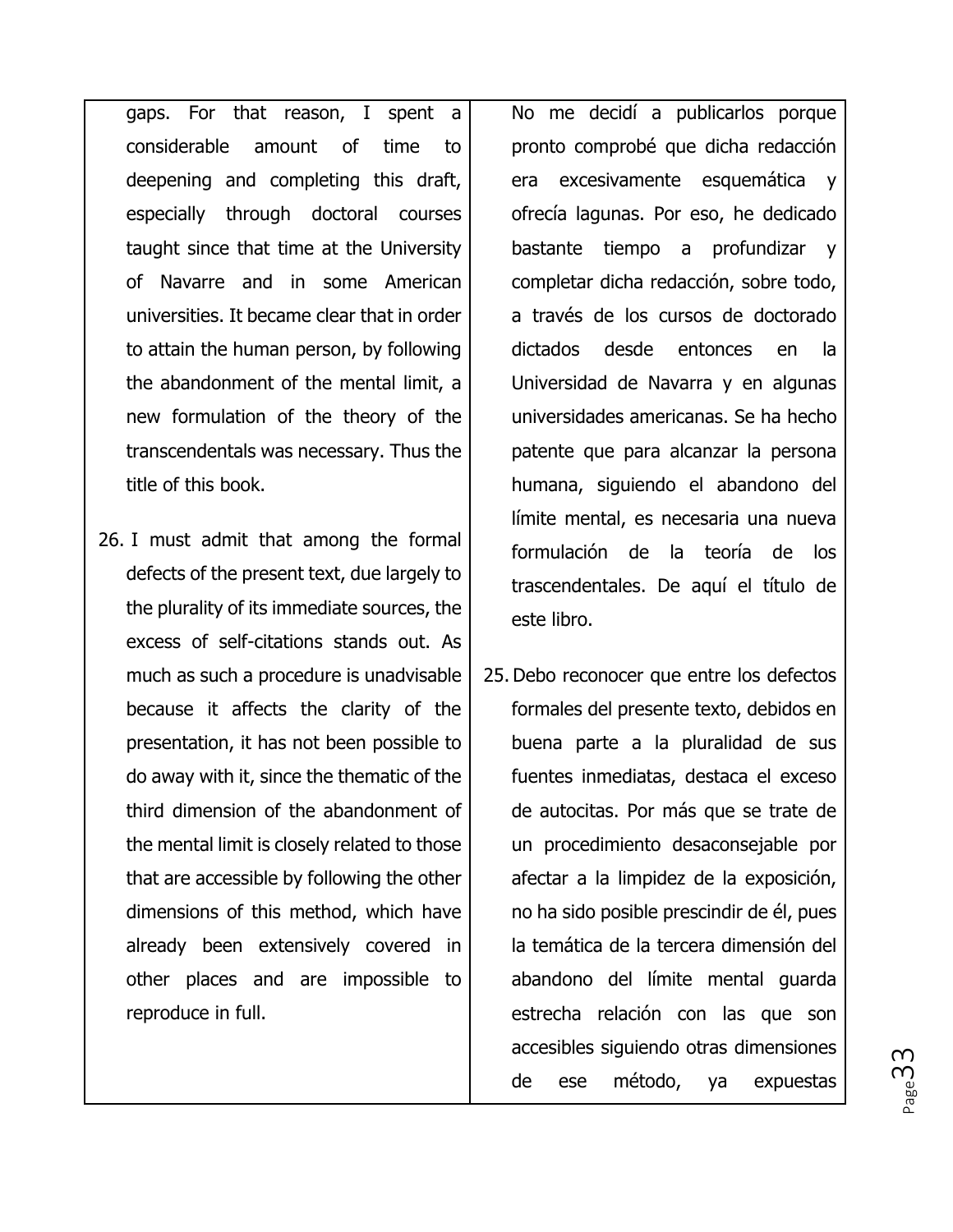- 27. Moreover, since the third dimension of the abandonment of the mental limit attains the highest themes, the internal citations are not mere repetitions because the themes accessible through the other dimensions of the proposed method acquire a greater precision upon attaining human co-existence. This will be especially noticeable in the exposition of the innate habits, which in the Course on a Theory of Knowledge is treated very briefly. It is also desirable to distinguish with sufficient clarity the first principles, studied in volume I of Being, from the human person.
- 28. Without the assistance of Salvador Pia Tarazona in the drafting of the text and without the help of Ma. Jose Franquet, who transcribed its immediate antecedents, the publication of this book would have been long postponed. I must extend my gratitude to professors Ignacio Falgueras and Jorge Mario Posada, with whom I have had long conversations in which perspectives of great interest have arisen. To my colleagues and friends Ricardo Yepes, whose premature death I lament, and Angel Luis Gonzalez, chairman of this

extensamente en otros lugares y que es imposible reproducir por entero.

- 26. Por otra parte, como la tercera dimensión del abandono del límite mental alcanza los temas más altos, las citas internas no son meras repeticiones, porque los temas accesibles con las otras dimensiones del método propuesto adquieren una mayor precisión al alcanzar la coexistencia humana. Ello se notará especialmente en la exposición de los hábitos innatos, que en el Curso de teoría del conocimiento se tratan de una manera muy escueta. También es conveniente distinguir con suficiente nitidez los primeros principios, estudiados en el tomo I de El ser, de la persona humana.
- 27. Sin la colaboración de Salvador Piá Tarazona en la redacción del texto y sin la ayuda de Mª José Franquet, que ha transcrito sus antecedentes inmediatos, la publicación de este libro se habría retrasado mucho. He de extender mi agradecimiento a los profesores Ignacio Falgueras y Jorge Mario Posada, con los que he mantenido largas